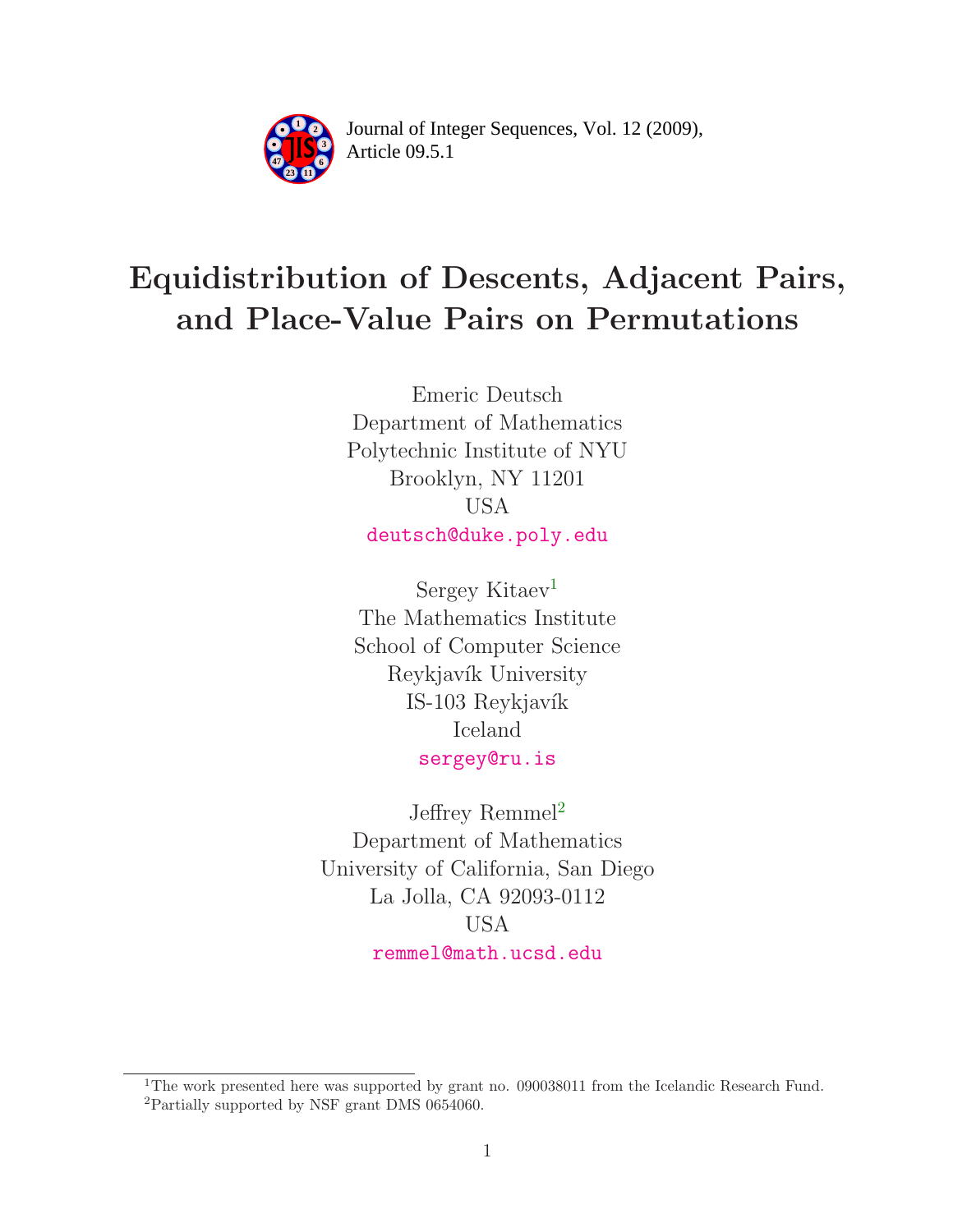#### Abstract

An  $(X, Y)$ -descent in a permutation is a pair of adjacent elements such that the first element is from  $X$ , the second element is from  $Y$ , and the first element is greater than the second one. An  $(X, Y)$ -adjacency in a permutation is a pair of adjacent elements such that the first one is from X and the second one is from Y. An  $(X, Y)$ place-value pair in a permutation is an element y in position x, such that y is in Y and x is in X. It turns out, that for certain choices of X and Y some of the three statistics above become equidistributed. Moreover, it is easy to derive the distribution formula for  $(X, Y)$ -place-value pairs thus providing distribution for other statistics under consideration too. This generalizes some results in the literature. As a result of our considerations, we get combinatorial proofs of several remarkable identities. We also conjecture existence of a bijection between two objects in question preserving a certain statistic.

## 1 Introduction

Let  $\mathcal{S}_n$  denote the set of permutations of  $[n] = \{1, \ldots, n\}$  and  $\mathbb{N} = \{1, 2, \ldots\}$ . Also, E and  $\mathbb{O}$ denote the set of even and odd numbers, respectively. For  $\sigma = \sigma_1 \cdots \sigma_n \in \mathcal{S}_n$  and  $X, Y \subseteq \mathbb{N}$ define the following permutation statistics

$$
des_{X,Y}(\sigma) = |\{i : \sigma_i > \sigma_{i+1}, \& \sigma_i \in X \& \sigma_{i+1} \in Y\}|,
$$
  
\n
$$
adj_{X,Y}(\sigma) = |\{i : \sigma_i \in X \& \sigma_{i+1} \in Y\}|,
$$
  
\n
$$
val_{X,Y}(\sigma) = |\{i : i \in X \& \sigma_i \in Y\}|,
$$
  
\n
$$
exc_{X,Y}(\sigma) = |\{i : \sigma_i > i \& i \in X \& \sigma_i \in Y\}|,
$$

and the following corresponding polynomials

$$
D_n^{X,Y}(x) = \sum_{\sigma \in S_n} x^{\deg_{X,Y}(\sigma)} = \sum_{s=0}^{n-1} D_{n,s}^{X,Y} x^s,
$$
  
\n
$$
A_n^{X,Y}(x) = \sum_{\sigma \in S_n} x^{\mathrm{adj}_{X,Y}(\sigma)} = \sum_{s=0}^{n-1} A_{n,s}^{X,Y} x^s,
$$
  
\n
$$
V_n^{X,Y}(x) = \sum_{\sigma \in S_n} x^{\mathrm{val}_{X,Y}(\sigma)} = \sum_{s=0}^{n-1} V_{n,s}^{X,Y} x^s,
$$
  
\n
$$
E_n^{X,Y}(x) = \sum_{\sigma \in S_n} x^{\mathrm{exc}_{X,Y}(\sigma)} = \sum_{s=0}^{n-1} E_{n,s}^{X,Y} x^s.
$$

Objects counted by  $\text{des}_{X,Y}$  are called  $(X, Y)$ -descents in [\[2\]](#page-17-0). Similarly, we can talk of  $(X, Y)$ adjacencies,  $(X, Y)$ -place-value pairs, and  $(X, Y)$ -excedances.

Foata's first transformation [\[1\]](#page-17-1) exchanging excedances and descents (to be used in the paper) can most easily be explained with an example. The permutation  $w = 61437258$  has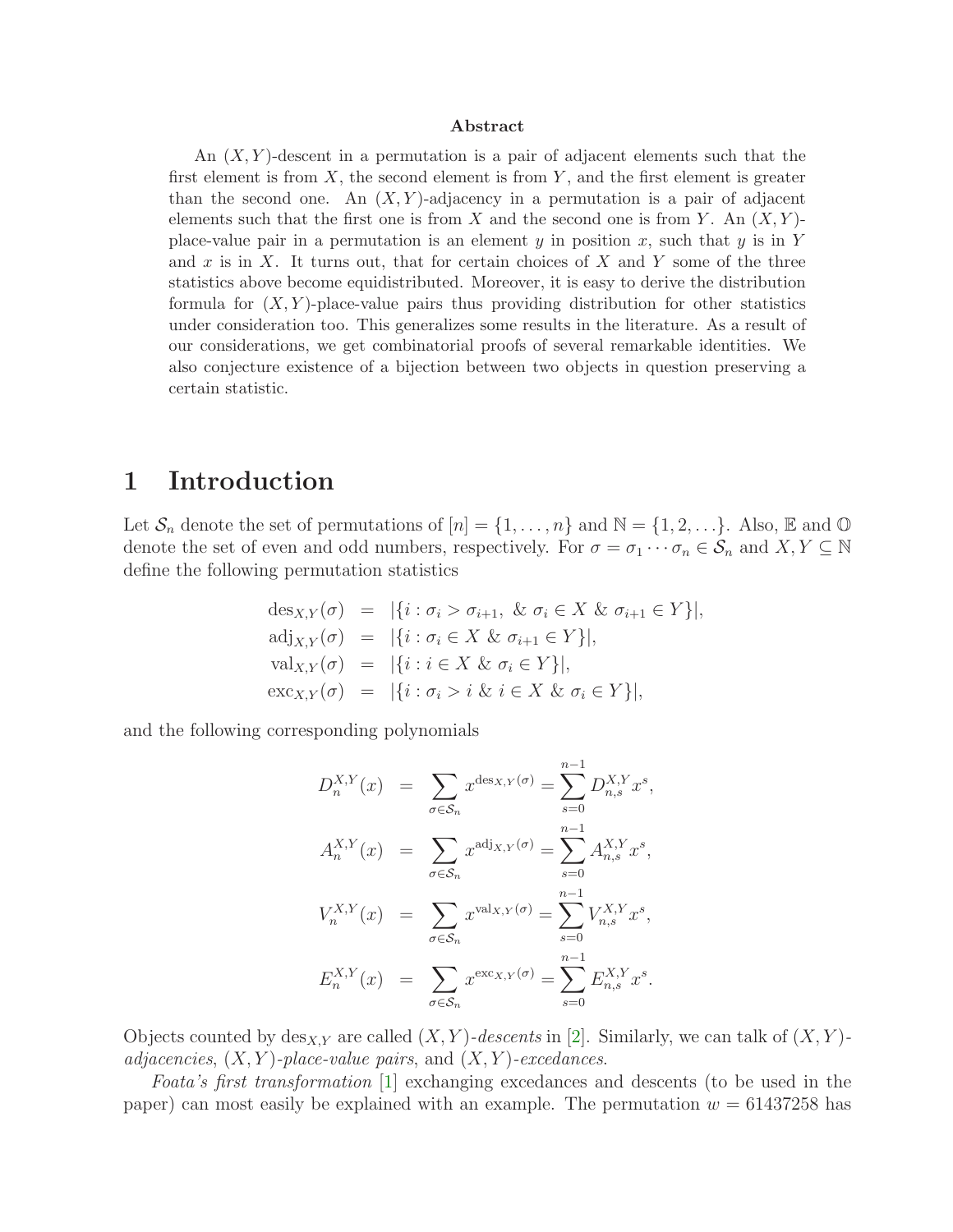three excedances: 6, 4, and 7 in positions 1, 3, and 5, respectively. We write  $w$  in cycle form:  $(162)(34)(57)(8)$ . Next, write each cycle with largest element last, and order the cycles by increasing largest element:  $(34)(216)(57)(8)$ . Finally, reverse each cycle and erase the parentheses to get the outcome permutation 43612758 with the descents 43, 61, and 75.

**Remark 1.** Using Foata's first transformation, one obtains that  $D_n^{X,Y}(x) = E_n^{Y,X}(x)$ . Thus, we do not need to provide any arguments for the polynomial  $E_n^{X,Y}(x)$  and its coefficients, instead studying the other three polynomials.

In this paper, we use the following notation for any  $X \subseteq \mathbb{N}$  and integer  $n \geq 1$ :

 $X_n = [n] \cap X, x_n = |X_n|, X_n^c = [n] - X, \text{ and } x_n^c = |X_n^c|.$ 

Collecting some data on the polynomials, we noticed several equidistributions among the statistics, and nice formulas associated with them, for particular choices of sets  $X$  and  $Y$ . We collect those observations in Table [1,](#page-3-0) where  $a_{n,k}$  denotes the number of permutations in  $S_n$  with k occurrences of the corresponding statistic.

Many of formulas listed in Table [1](#page-3-0) are known (see, e.g., [\[4\]](#page-17-2)). Others are new but quite easy to prove. Our idea to establish the equidistribution results is to prove general recurrence relations for the statistics for arbitrary choice of sets  $X$  and  $Y$ . Then we will get the equidistributions in Table [1](#page-3-0) as a simple corollary to the fact that the recurrences for the statistics in a given block are the same for a particular choice of  $X$  and  $Y$ . For example, we will show that whenever X and Y are disjoint subsets of N, then  $A_{n,s}^{X,Y} = V_{n,s}^{X,Y}$  for all n and s. Indeed, the recursions that we develop will allow us to give a bijective proof of this fact. Other equidistribution results follow from simple bijections. For example, it is easy to see that for any X and Y,  $A_{n,s}^{X,Y} = A_{n,s}^{Y,X}$  since if  $\sigma_i \sigma_{i+1}$  is an  $(X,Y)$ -adjacency in  $\sigma = \sigma_1 \cdots \sigma_n$ , then  $\sigma_{i+1}\sigma_i$  is a  $(Y, X)$ -adjacency in the reverse of  $\sigma$ ,  $\sigma^r = \sigma_n \sigma_{n-1} \cdots \sigma_1$ .

<span id="page-2-0"></span>Several of our formulas are quite easy to prove for one of our three statistics. For example, it is always easy to compute  $V_{n,s}^{X,Y}$ .

**Theorem 2.** For any  $X, Y \subseteq \mathbb{N}$ ,  $n \geq 1$ , and  $0 \leq s \leq n$ ,

$$
V_{n,s}^{X,Y} = s!(x_n - s)!(x_n^c)!\binom{x_n}{s}\binom{y_n}{s}\binom{y_n^c}{x_n - s}.
$$
 (1)

*Proof.* To count the number of permutations of length n with s occurrences of val<sub>X,Y</sub>, we can first pick s positions from  $X_n$  in  $\binom{x_n}{s}$  $(s<sub>s</sub>)$  ways for the places where we will have values of Y occurring in the places corresponding to  $X_n$ . Then we pick s values from  $Y_n$  in  $\binom{y_n}{s}$  $\binom{n}{s}$  ways, and permute the values in  $s!$  ways to arrange the s occurrences of values in  $Y_n$  in the places in  $X_n$ . In the remaining  $x_n - s$  places in  $X_n$ , we must choose values from  $Y_n^c$ . We thus have  $\binom{y_n^c}{x_n-s}$  ways to choose those values and  $(x_n-s)!$  ways to rearrange them. Finally we have  $x_n^c$ ! ways to arrange the elements in places outside of  $X_n$ .

<span id="page-2-1"></span>Similarly, it is easy to count  $A_{n,s}^{X,X}$  for any set  $X \subseteq \mathbb{N}$ . That is, we have the following theorem.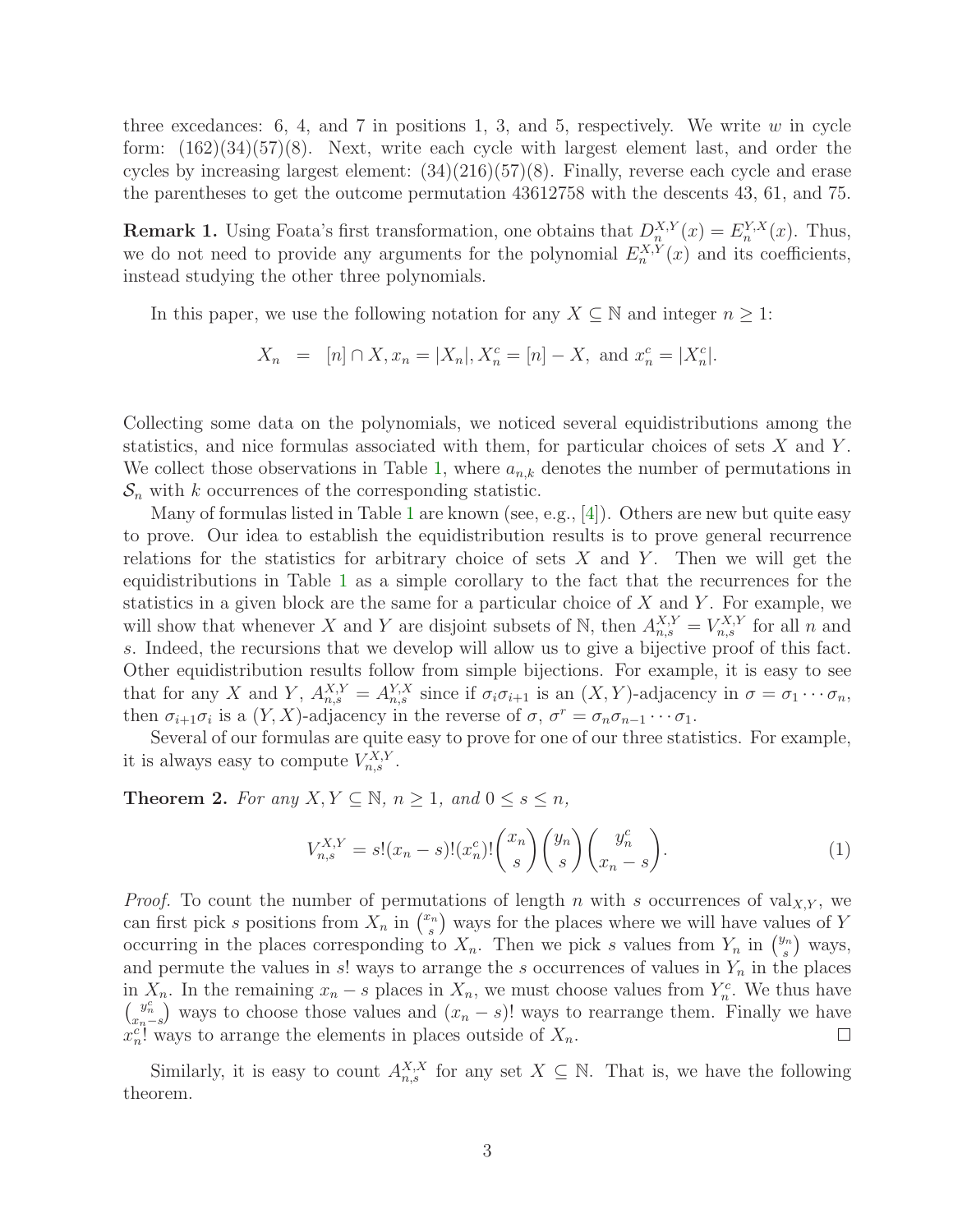| Stat.    | Description, related polynomial, and enumeration                                                                 |  |  |  |  |
|----------|------------------------------------------------------------------------------------------------------------------|--|--|--|--|
| $S_1$    | # of even descent-tops $(D_{n,k}^{\mathbb{E},\mathbb{N}})$ . E.g., $S_1(215436) = 2$ .                           |  |  |  |  |
| $S_2$    | # of even excedance values $(E_{n,k}^{\mathbb{N},\mathbb{E}})$ . E.g., $S_2(215436) = 1$ .                       |  |  |  |  |
| $S_3$    | # of even entries in even positions $(V_{n,k}^{\mathbb{E},\mathbb{E}})$ . E.g., $S_3(215436) = 2$ .              |  |  |  |  |
|          | $a_{2n,k} = [n!(\binom{n}{k})]^2$ ; $a_{2n+1,k} = n!(n+1)!(\binom{n}{k}(\binom{n+1}{k+1}).$                      |  |  |  |  |
| $S_4$    | # of odd descent-bottoms $(D_{n,k}^{\mathbb{N},\mathbb{O}})$ . E.g., $S_4(215436) = 2$ .                         |  |  |  |  |
| $S_5$    | # of odd excedance positions $(E_{n,k}^{\mathbb{O},\mathbb{N}})$ . E.g., $S_5(215436) = 2$ .                     |  |  |  |  |
| $S_6$    | # of even entries in odd positions $(V_{n,k}^{\mathbb{O},\mathbb{E}})$ . E.g., $S_6(215436) = 1$ .               |  |  |  |  |
| $S_7$    | # of odd entries in even positions $(V_{n,k}^{\mathbb{E},\mathbb{O}})$ . E.g., $S_7(215436) = 1$ .               |  |  |  |  |
| $S_8\,$  | # of (odd, even) pairs $(A_{n,k}^{\mathbb{O}, \mathbb{E}})$ . E.g., $S_8(2154 \underline{36}) = 2$ .             |  |  |  |  |
| $S_9$    | # of (even, odd) pairs $(A_{n,k}^{\mathbb{E},\mathbb{O}})$ . E.g., $S_9(215436) = 2$ .                           |  |  |  |  |
|          | $a_{2n,k} = [n!(\binom{n}{k})]^2$ ; $a_{2n+1,k} = n!(n+1)!(\binom{n}{k})\binom{n+1}{k}$ .                        |  |  |  |  |
| $S_{10}$ | # of odd descent-tops $(D_{n,k}^{\mathbb{O},\mathbb{N}})$ . E.g., $S_{10}(215436) = 1$ .                         |  |  |  |  |
| $S_{11}$ | # of odd excedance values $(E_{n,k}^{N,0})$ . E.g., $S_{11}(215436) = 1$ .                                       |  |  |  |  |
| $S_{12}$ | # of (odd,odd) pairs $(A_{n,k}^{\mathbb{U},\mathbb{U}})$ . E.g., $S_{12}(215436) = 1$ .                          |  |  |  |  |
|          | $a_{2n,k} = (n!)^2 {n-1 \choose k} {n+1 \choose k+1}; a_{2n+1,k} = n!(n+1)! {n \choose k} {n+1 \choose k}.$      |  |  |  |  |
| $S_{13}$ | # of even descent-bottoms $(D_{n,k}^{N,\mathbb{E}})$ . E.g., $S_{13}(215436) = 1$ .                              |  |  |  |  |
| $S_{14}$ | # of even excedance positions $(E_{n,k}^{\mathbb{E},\mathbb{N}})$ . E.g., $S_{14}(215436) = 0$ .                 |  |  |  |  |
|          | $a_{2n,k} = (n!)^2 {n-1 \choose k} {n+1 \choose k+1}; a_{2n+1,k} = n!(n+1)! {n \choose k} {n+1 \choose k+1}.$    |  |  |  |  |
| $S_{15}$ | # of odd entries in odd positions $(V_{n,k}^{\mathbb{O},\mathbb{O}})$ . E.g., $S_{15}(215436) = 2$ .             |  |  |  |  |
|          | $a_{2n,k} = [n!(\binom{n}{k})]^2$ ; $a_{2n+1,k} = n!(n+1)!(\binom{n}{k-1})\binom{n+1}{k}$                        |  |  |  |  |
| $S_{16}$ | # of (even, even) pairs $(A_{n,k}^{\mathbb{E},\mathbb{E}})$ . E.g., $S_{16}(215436) = 0$ .                       |  |  |  |  |
|          | $a_{2n,k} = (n!)^2 {n-1 \choose k} {n+1 \choose k+1}; a_{2n+1,k} = n! (n+1)! {n-1 \choose k} {n+2 \choose k+2}.$ |  |  |  |  |

<span id="page-3-0"></span>Table 1: 16 statistics under consideration classified into 6 statistic groups.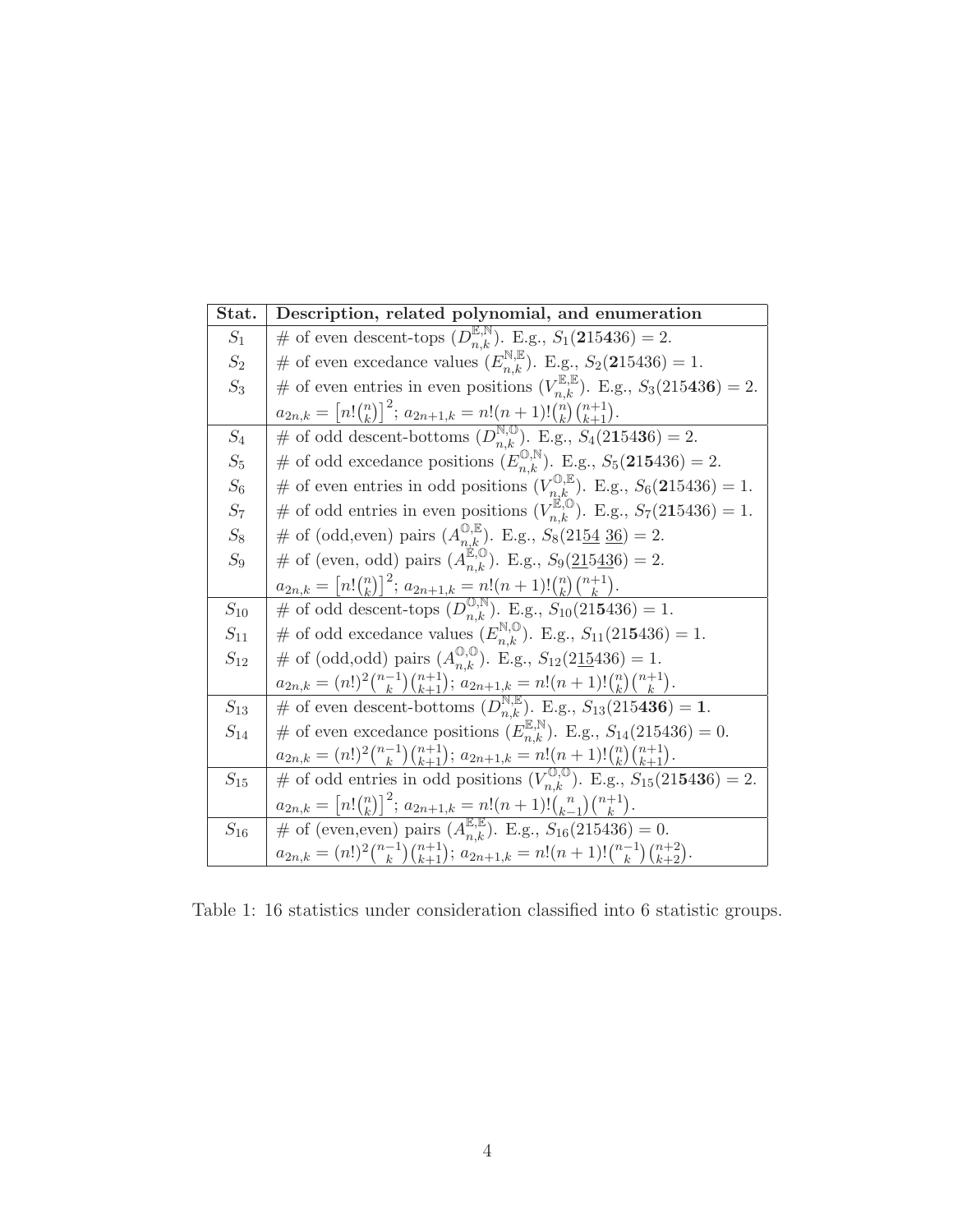**Theorem 3.** For any  $X \subseteq \mathbb{N}$ ,  $n \geq 1$ , and  $0 \leq s \leq n-1$ ,

$$
A_{n,s}^{X,X} = (x_n)! (x_n^c)! \binom{x_n - 1}{s} \binom{x_n^c + 1}{x_n - s}.
$$
 (2)

*Proof.* Fix  $n \geq 1$ . First we pick a permutation  $\sigma$  of  $X \cap [n]$  and a permutation  $\tau$  of  $[n] - X$ . Clearly, we have  $(x_n)!(x_n^c)!$  ways to pick  $\sigma$  and  $\tau$ . We are now interested in finding the number of permutations of  $\gamma$  of  $S_n$  such that  $\gamma$  restricted to the elements in  $X \cap [n]$  yields the permutation  $\sigma$ ,  $\gamma$  restricted to the elements in  $[n] - X$  yields the permutation  $\tau$ , and  $\text{adj}_{X,X}(\gamma) = s$ . Next in  $\sigma_1 \sigma_2 \cdots \sigma_{x_n}$ , we think of choosing s spaces from the  $x_n - 1$  spaces between the elements of  $\sigma$  to create the adjacencies that will appear in such a  $\gamma$ . For example, if  $n = 12$ ,  $s = 2$ ,  $X = \mathbb{E}$ ,  $\sigma = 4\ 2\ 10\ 8\ 6\ 12$ , and we pick spaces 2 and 5, then our choice partitions  $\sigma$  into four blocks, 4, 2 – 10, 8 and 6 – 12. Our idea is to insert these blocks into the spaces that either lie immediately before an element of  $\tau$  or immediately after the last element of  $\tau$ . We label these spaces from left to right. For example, suppose  $\tau = 5179311$ and we pick spaces 2, 4, 5, and 7. Then we would insert the block 4 immediately before 1, the block 2−10 immediately before 9, the block 8 immediately before 3, 6−12 immediately after 11 to obtain the permutation

### <span id="page-4-1"></span><span id="page-4-0"></span>5 4 1 7 2 10 9 8 3 11 6 12.

Clearly there are  $\binom{x_n-1}{s}$  $s^{-1}$ ) ways to choose the spaces to obtain our s adjacencies. This will leave us with  $x_n - s$  blocks. Then there are  $\binom{x_n^c+1}{x_n-s}$  $\binom{x_n^c+1}{x_n-s}$  to choose the spaces for  $\tau$  where we insert  $\Box$ the blocks.

Hall and Remmel [\[2\]](#page-17-0) gave direct combinatorial proofs of a pair of formulas for  $D_{n,s}^{X,Y}$ which combined with our equidistribution results, gives formulas for the other polynomials under consideration. We state these results here together with an example of using them.

<span id="page-4-2"></span>**Theorem 4.** For any  $X, Y \subseteq \mathbb{N}$ ,  $n \geq 1$ , and  $0 \leq s \leq n-1$ ,

$$
D_{n,s}^{X,Y} = |X_n^c|! \sum_{r=0}^s (-1)^{s-r} \binom{|X_n^c|+r}{r} \binom{n+1}{s-r} \prod_{x \in X_n} (1+r+\alpha_{X,n,x}+\beta_{Y,n,x}),\tag{3}
$$

<span id="page-4-3"></span>**Theorem 5.** For any  $X, Y \subseteq \mathbb{N}$ ,  $n \geq 1$ , and  $0 \leq s \leq n-1$ ,

$$
D_{n,s}^{X,Y} = |X_n^c|! \sum_{r=0}^{|X_n|-s} (-1)^{|X_n|-s-r} \binom{|X_n^c|+r}{r} \binom{n+1}{|X_n|-s-r} \prod_{x \in X_n} (r+\beta_{X,n,x}-\beta_{Y,n,x}), \quad (4)
$$

where for any set A and any  $j, 1 \leq j \leq n$ , we define

$$
\alpha_{A,n,j} = |A^c \cap \{j+1, j+2, \dots, n\}| = |\{x : j < x \le n \ \& x \notin A\}|, \text{ and}
$$
\n
$$
\beta_{A,n,j} = |A^c \cap \{1, 2, \dots, j-1\}| = |\{x : 1 \le x < j \ \& x \notin A\}|.
$$

**Example 1.** Suppose  $X = \{2, 3, 4, 6, 7, 9\}$ ,  $Y = \{1, 4, 8\}$ , and  $n = 6$ . Thus  $X_6 = \{2, 3, 4, 6\}$ ,  $X_6^c =$  $\{1, 5\}, Y_6 = \{1, 4\}, Y_6^c = \{2, 3, 5, 6\},\$ and we have the following table of values of  $\alpha_{X,6,x}, \beta_{Y,6,x},$ and  $\beta_{X,6,x}$ .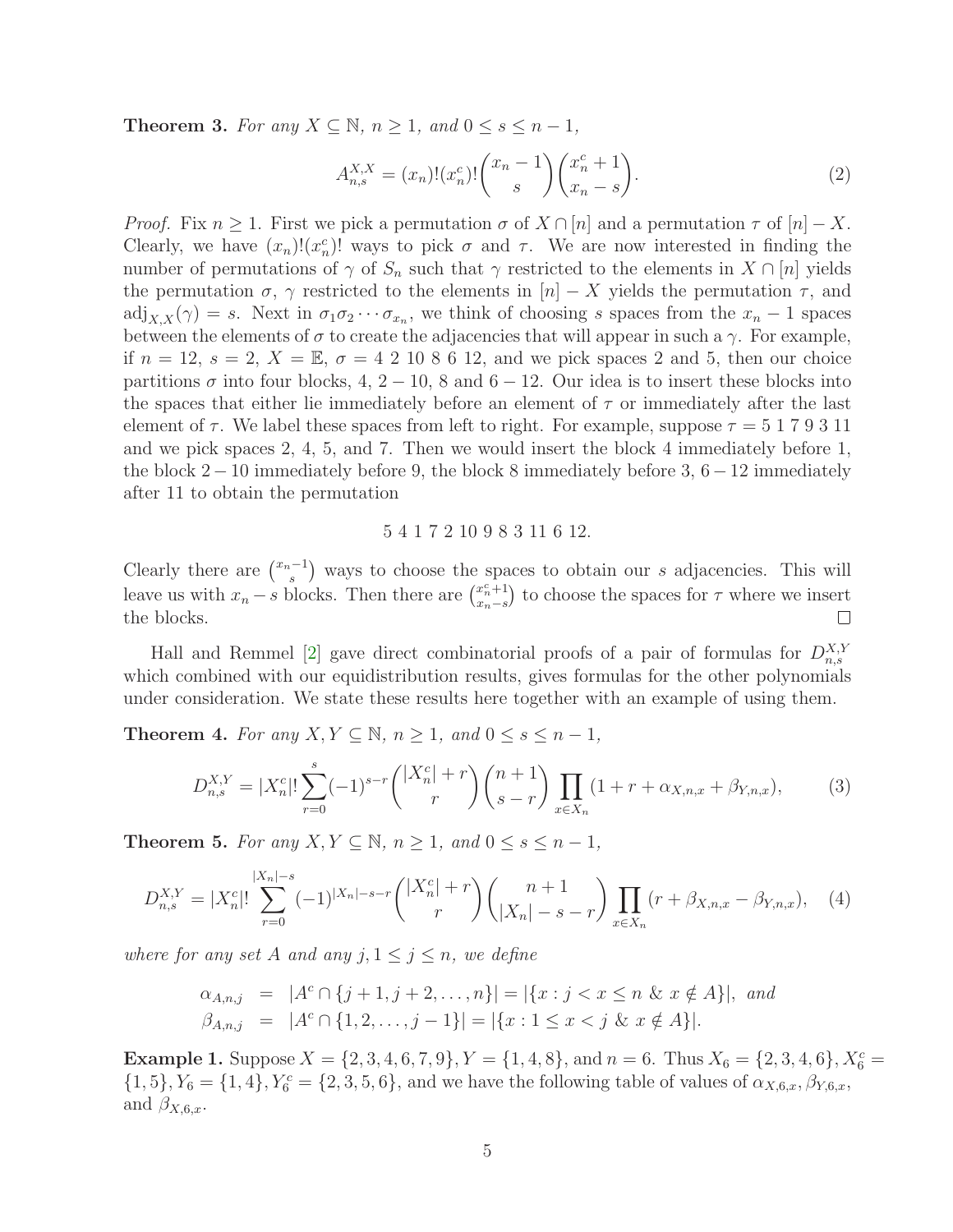| $\boldsymbol{x}$       |  | 6 |
|------------------------|--|---|
| $\alpha_{X,6,x}$       |  |   |
| $\mathfrak{I}_{Y,6,x}$ |  | К |
| $\mathfrak{I}_{X,6,x}$ |  |   |

Equation [\(3\)](#page-4-0) gives

$$
D_{6,2}^{X,Y} = 2! \sum_{r=0}^{2} (-1)^{2-r} {2+r \choose r} {7 \choose 2-r} (2+r)(3+r)(4+r)(4+r)
$$
  
= 2 (1 \cdot 21 \cdot 2 \cdot 3 \cdot 4 \cdot 4 - 3 \cdot 7 \cdot 3 \cdot 4 \cdot 5 \cdot 5 + 6 \cdot 1 \cdot 4 \cdot 5 \cdot 6 \cdot 6)  
= 2(2016 - 6300 + 4320)  
= 72,

while [\(4\)](#page-4-1) gives

$$
D_{6,2}^{X,Y} = 2! \sum_{r=0}^{2} (-1)^{2-r} {2+r \choose r} {7 \choose 2-r} (1+r)(0+r)(-1+r)(-1+r)
$$
  
= 2(1 \cdot 21 \cdot 1 \cdot 0 \cdot (-1) \cdot (-1) - 3 \cdot 7 \cdot 2 \cdot 1 \cdot 0 \cdot 0 + 6 \cdot 1 \cdot 3 \cdot 2 \cdot 1 \cdot 1)  
= 2(0 - 0 + 36)  
= 72.

The paper is organized as follows. In Section [2](#page-5-0) we find general recurrence relations for  $D_{n,k}^{X,Y}$ ,  $A_{n,k}^{X,Y}$ , and  $V_{n,k}^{X,Y}$ , and use them to explain the facts in Table [1.](#page-3-0) In Section [3](#page-10-0) we generalize several of the results that appear in Table [1,](#page-3-0) and use this to obtain combinatorial proofs of several remarkable identities. Finally, in Section [4,](#page-16-0) we discuss some directions for further research.

### <span id="page-5-0"></span> $\quad \ \ \textbf{2} \quad \textbf{Recurrence relations for } D_{n,k}^{X,Y},~A_{n,k}^{X,Y},~\textbf{and}~V_{n,k}^{X,Y}$  $n,k$

In this section, we derive recurrence relations for  $D_{n,k}^{X,Y}$ ,  $A_{n,k}^{X,Y}$ , and  $V_{n,k}^{X,Y}$ . We notice that the recurrences we get for  $A_{n,k}^{X,Y}$  and  $V_{n,k}^{X,Y}$  are almost identical, except for the case when the element  $n+1 \in X \cap Y$  — the recurrences differ by "1+." However, assuming  $X \cap Y = \emptyset$ , we do not have this case, leading, in particular, to the explanation of all of the equidistributions in Table [1,](#page-3-0) and to many more results for other choices of X and Y,  $X \cap Y = \emptyset$ .

Another thing to observe is that in the case of the same recurrence relations, we naturally get bijective proofs for the corresponding equidistributed statistics. Indeed, one can label positions in a permutation, say from left to right, in which we insert the largest element,  $n+1$ , or do the other insertion procedure (see Subsection [2.3\)](#page-7-0); then, it is enough to match insertions in the positions having the same labels. However, such straightforward approach is not necessarily the best one, as labeling positions differently, rather than just from left to right, one may preserve extra statistics in bijections (see Section [4](#page-16-0) for conjectures, which should be possible to prove using our approach with different labeling).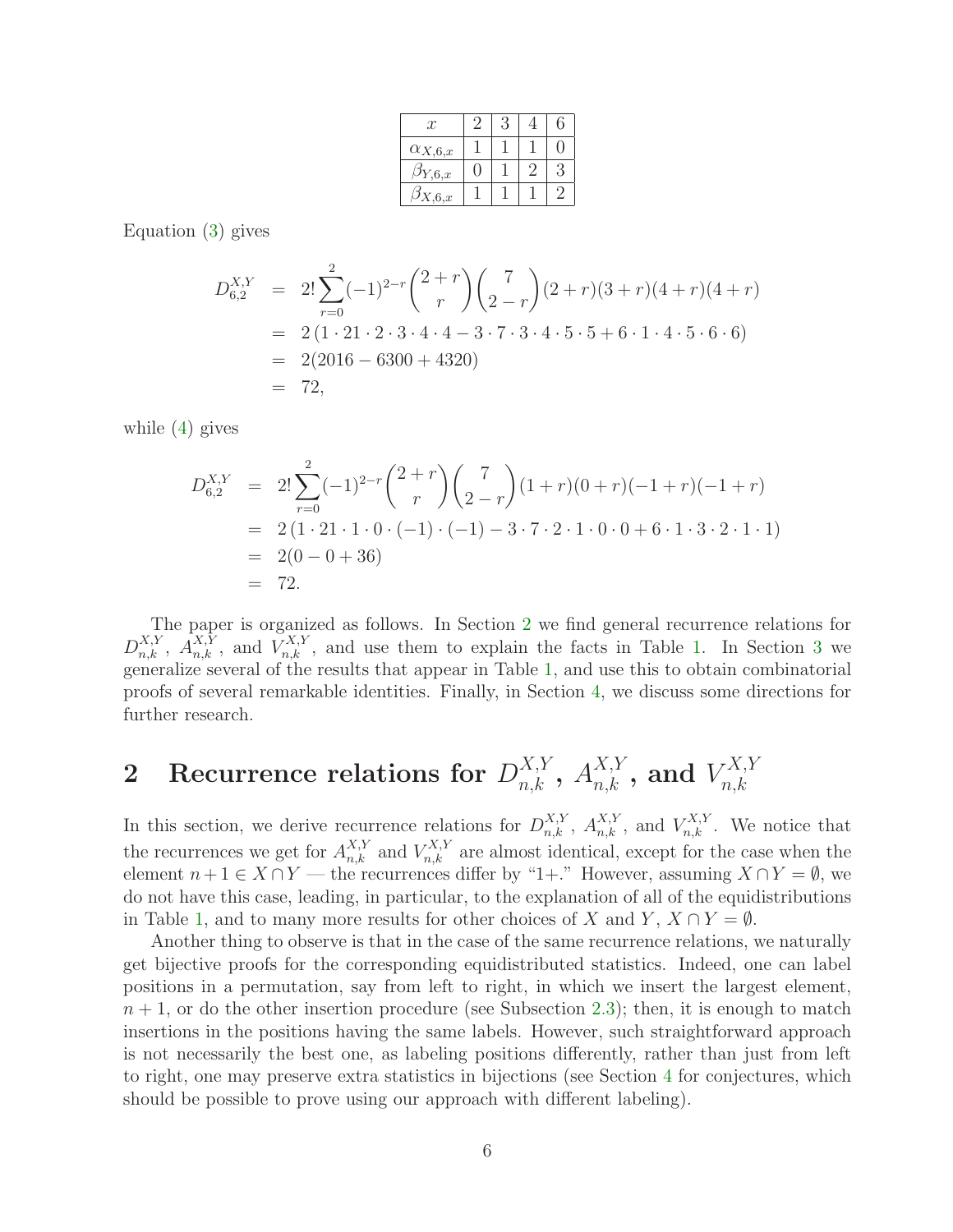#### 2.1 Recurrences for  $D_{n,k}^{X,Y}$  $_{n,k}$

A recursion for  $D_{n,k}^{X,Y}$  is derived in [\[2\]](#page-17-0):

$$
D_{n+1,k}^{X,Y} = \begin{cases} (k+1)D_{n,k+1}^{X,Y} + (n+1-k)D_{n,k}^{X,Y}, & \text{if } n+1 \notin X; \\ (y_n - (k-1))D_{n,k-1}^{X,Y} + (n+1 - (y_n - k))D_{n,k}^{X,Y}, & \text{if } n+1 \in X. \end{cases}
$$

An argument for deriving the recursion is as follows. We are thinking of inserting the element  $n+1$  in a permutation  $\sigma = \sigma_1 \cdots \sigma_n$ , and we consider which of the obtained permutations are counted by  $D_{n,k}^{X,Y}$ . If  $n+1 \notin X$  then one never increases the number of  $(X,Y)$ -descents by inserting  $n + 1$ . More precisely, the number of  $(X, Y)$ -descents is either unchanged, or it is decreased by 1, when  $n + 1$  is inserted between  $\sigma_i \in X$  and  $\sigma_{i+1} \in Y$  where  $\sigma_i > \sigma_{i+1}$ . The corresponding recursion case follows.

For the second case, notice that if  $n + 1 \in X$ , then the number of  $(X, Y)$ -descents is unchanged if  $n + 1$  is inserted at the end of the permutation, in front of  $\sigma_j \notin Y$ , or between  $\sigma_i \in X$  and  $\sigma_{i+1} \in Y$  where  $\sigma_i > \sigma_{i+1}$ , and it is increased by 1 in other cases (that is, when  $n+1$  is inserted in front of  $\sigma_j \in Y$  not involved in an  $(X, Y)$ -descent). The second recursion case follows.

We use a similar approach to derive recurrence relations for  $A^{X,Y}_{n,k}$ . Our derivations for  $V_{n,k}^{X,Y}$  use a different insertion procedure.

#### 2.2 Recurrences for  $A_{n,k}^{X,Y}$  $n,k$

We consider 4 cases.

**Case 1.**  $n + 1 \notin X \cup Y$ . The number of  $(X, Y)$ -adjacent pairs is decreased by 1 when  $n+1$  is inserted between  $\sigma_i \in X$  and  $\sigma_{i+1} \in Y$  and it is unchanged otherwise. Thus, in this case

$$
A_{n+1,k}^{X,Y} = (k+1)A_{n,k+1}^{X,Y} + (n+1-k)A_{n,k}^{X,Y}.
$$

**Case 2.**  $n + 1 \in X \cap Y$ . Adding  $n + 1$  after a  $\sigma_i \in X$  or before a  $\sigma_j \in Y$  increases adj<sub>X,Y</sub> by 1, while it keeps adj<sub>X,Y</sub> $(\sigma)$  unchanged otherwise. However, we note that the place between  $\sigma_i \in X$  and  $\sigma_{i+1} \in Y$  is after a  $\sigma_i \in X$  and before a  $\sigma_{i+1} \in Y$ . Thus, in this case

$$
A_{n+1,k}^{X,Y} = (x_n + y_n - (k-1))A_{n,k-1}^{X,Y} + (n+1 - (x_n + y_n - k))A_{n,k}^{X,Y}.
$$

**Case 3.**  $n+1 \in X-Y$ . Inserting  $n+1$  to the left of a  $\sigma_i \notin Y$  does not change  $\text{adj}_{XY}(\sigma)$ , which is also the case if  $n + 1$  is inserted between  $\sigma_i \in X$  and  $\sigma_{i+1} \in Y$ , or  $n + 1$  is inserted at the very end. On the other hand, if  $n + 1$  is inserted between  $\sigma_i \notin X$  and  $\sigma_{i+1} \in Y$ , the number of  $(X, Y)$ -adjacent pairs is increased by 1. Thus, in this case

$$
A_{n+1,k}^{X,Y} = (y_n - (k-1))A_{n,k-1}^{X,Y} + (n+1 - (y_n - k))A_{n,k}^{X,Y}.
$$

**Case 4.**  $n + 1 \in Y - X$ . Inserting  $n + 1$  to the right of a  $\sigma_i \notin X$  does not change adj<sub>X,Y</sub>( $\sigma$ ), which is also the case if  $n + 1$  is inserted between  $\sigma_i \in X$  and  $\sigma_{i+1} \in Y$ , or  $n + 1$ is inserted at the very beginning. On the other hand, if  $n + 1$  is inserted between  $\sigma_i \in X$ and  $\sigma_{i+1} \notin Y$ , the number of  $(X, Y)$ -adjacent pairs is increased by 1. Thus, in this case

$$
A_{n+1,k}^{X,Y} = (x_n - (k-1))A_{n,k-1}^{X,Y} + (n+1 - (x_n - k))A_{n,k}^{X,Y}.
$$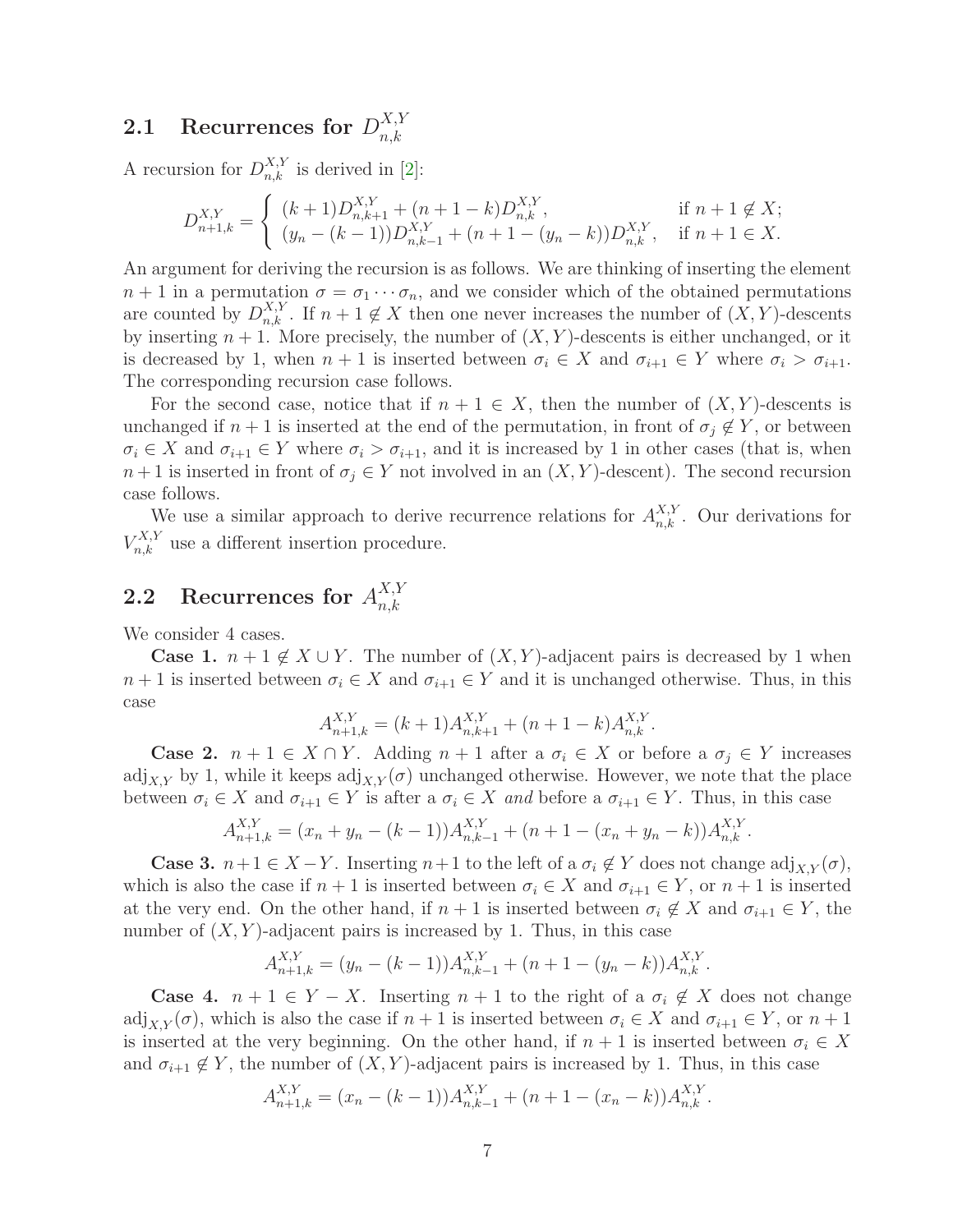#### <span id="page-7-0"></span>2.3 Recurrences for  $V_{n,k}^{X,Y}$  $n,k$

Instead of inserting the largest element,  $n+1$ , in all possible places, we use another insertion procedure  $I_n^{(i)}(\sigma)$  that generates  $S_{n+1}$  from  $S_n$ . For  $\sigma = \sigma_1 \cdots \sigma_n$ , let  $I_{n+1}^{(n+1)}(\sigma) = \sigma(n+1)$  $\sigma_1 \cdots \sigma_n (n+1)$ , and for  $1 \leq i \leq n$ , let  $I_{n+1}^{(i)}(\sigma) = \sigma_1 \cdots \sigma_{i-1} (n+1) \sigma_{i+1} \cdots \sigma_n \sigma_i$  (that is, in the last case we replace  $\sigma_i$  in  $\sigma$  by  $n+1$  and move  $\sigma_i$  to the very end).

We now consider 4 cases.

**Case 1.**  $n+1 \notin X \cup Y$ . In this case, one can only decrease the number of  $(X, Y)$ -placevalue pairs. This happens when  $n+1$  occupies position  $i \in X$  in  $I_{n+1}^{(i)}(\sigma)$  for some  $\sigma$ , such that  $\sigma_i \in Y$  ( $\sigma_i$  is in position  $n+1$  in  $I_{n+1}^{(i)}(\sigma)$ ). Thus, in this case

$$
V_{n+1,k}^{X,Y} = (k+1)V_{n,k+1}^{X,Y} + (n+1-k)V_{n,k}^{X,Y}.
$$

**Case 2.**  $n+1 \in X \cap Y$ . It is straightforward to see that the number of  $(X, Y)$ -place-value pairs is unchanged if  $i \notin X$  and  $\sigma_i \notin Y$ , and it increases by 1 in each of the following three cases:  $i \in X$  and  $\sigma_i \in Y$ ,  $i \in X$  and  $\sigma_i \notin Y$ , and  $i \notin X$  and  $\sigma_i \in Y$ . Note that we add 1 for each  $i \in X$  and 1 for each  $\sigma_i \in Y$ , so we count  $i \in X$  and  $\sigma_i \in Y$  twice. Moreover, having  $n+1$  in position  $n+1$  gives one more  $(X, Y)$ -place-value pair. Thus, in this case

$$
V_{n+1,k}^{X,Y} = (1 + x_n + y_n - (k-1))V_{n,k-1}^{X,Y} + (n+1 - (1 + (x_n + y_n - k)))V_{n,k}^{X,Y}.
$$

**Case 3.**  $n + 1 \in X - Y$ . One can check that in this case, the number of  $(X, Y)$ -placevalue pairs increases by 1 if  $i \notin X$  and  $\sigma_i \in Y$ , and it is unchanged otherwise. Thus, in this case

$$
V_{n+1,k}^{X,Y} = (y_n - (k-1))V_{n,k-1}^{X,Y} + (n+1 - (y_n - k))V_{n,k}^{X,Y}.
$$

**Case 4.**  $n + 1 \in Y - X$ . One can check that in this case, the number of  $(X, Y)$ -placevalue pairs increases by 1 if  $i \in X$  and  $\sigma_i \notin Y$ , and it is unchanged otherwise. Thus, in this case

$$
V_{n+1,k}^{X,Y} = (x_n - (k-1))V_{n,k-1}^{X,Y} + (n+1 - (x_n - k))V_{n,k}^{X,Y}.
$$

There are a number of cases where the recursions for  $V_{n,k}^{A,B}$ ,  $A_{n,k}^{C,D}$ , and  $D_{n,k}^{E,F}$  coincide so that we immediately have equality between the various pairs of statistics. For example, comparing the recursions for  $A_{n,k}^{X,Y}$  and  $V_{n,k}^{X,Y}$ , we immediately have the following theorem.

<span id="page-7-1"></span>**Theorem 6.** For all  $X, Y \subseteq \mathbb{N}$  such that  $X \cap Y = \emptyset$ ,  $n \ge 1$ , and  $0 \le k \le n$ ,  $V_{n,k}^{X,Y} = A_{n,k}^{X,Y}$ .

In fact, it is easy to see that our proofs of the recursions can be used to give an inductive proof that there exists a bijection from  $S_n$  onto  $S_n$  for all n that will witness this equality. That is, our proofs of the recursions immediately allow us to construct inductively bijections  $\Theta_n : S_n \to S_n$  for all n such that for all  $\sigma \in S_n$ ,

$$
\mathrm{adj}_{X,Y}(\sigma) = \mathrm{val}_{X,Y}(\Theta_n(\sigma)).
$$

For example, suppose that we have constructed  $\Theta_n$  and  $n+1 \notin X \cup Y$ . First consider our insertion procedure to prove the recursions for  $A_{n,s}^{X,Y}$ . If  $\sigma \in S_n$ , then we consider the places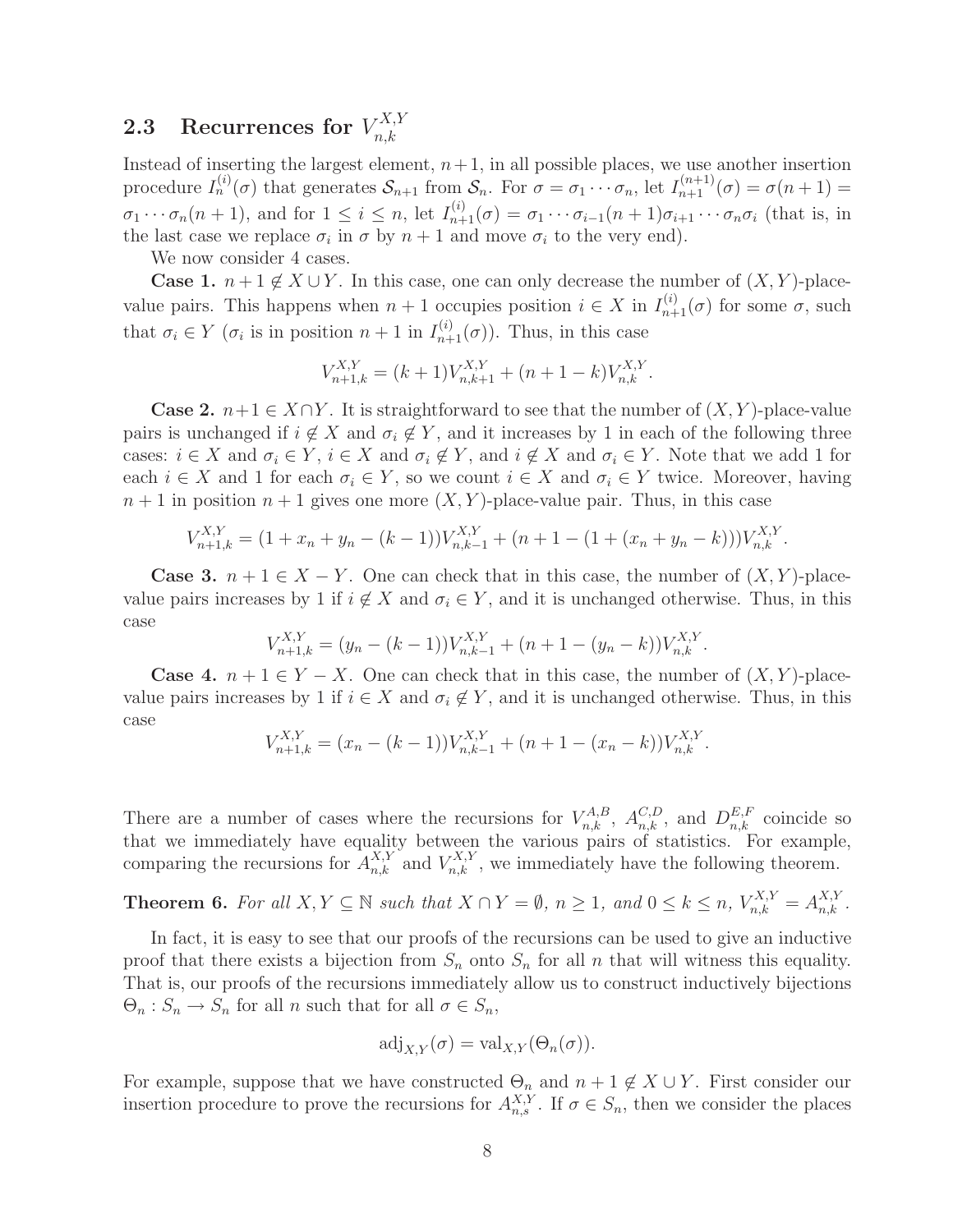where we can insert  $n + 1$  to  $\sigma$ . We first label the spaces between the elements  $\sigma_i \in X$  and  $\sigma_{i+1} \in Y$  from left to right with  $1, \ldots$ , adj<sub>X,Y</sub>( $\sigma$ ) and then label the rest of the spaces from left to right with  $\text{adj}_{X,Y}(\sigma) + 1, \ldots, n+1$ . For example, if  $X = \mathbb{E}, Y = \mathbb{O}$ , and  $\sigma = 1, 4, 3, 2, 5$ , the spaces would be labeled by

$$
\tfrac{-1}{3} \tfrac{4}{4} \tfrac{-3}{1} \tfrac{2}{5} \tfrac{2}{2} \tfrac{5}{6}.
$$

We then let  $\sigma^{(i)}$  be the permutation that results by inserting  $n+1$  into the space labeled i. For example, in our example,  $\sigma^{(4)} = 164325$ . Next we consider our insertion procedure for proving the recursions for  $V_{n,s}^{X,Y}$ . Now if  $\tau \in S_n$ , then we label the positions of  $\tau$  by first labeling the positions i such that  $i \in X$  and  $\tau_i \in Y$  from left to right with  $1, \ldots$ , val $_{X,Y}(\tau)$  and then label the remaining positions from left to right with  $val_{XY}(\tau) + 1, \ldots, n$ . For example, if  $X = \mathbb{O}$  and  $Y = \mathbb{E}$  and  $\tau = 1$  4 2 5 3, then we would label the positions

$$
\frac{1}{2} \frac{4}{3} \frac{2}{1} \frac{5}{4} \frac{3}{5}
$$

where we have indicated the labels in boldface. If label  $j$  is in position  $i$ , then we let  $\tau^{(j)} = I_n^{(i)}(\tau)$  and we let  $\tau^{(n+1)} = I_n^{(n+1)}(\tau)$ . For example, in our case,  $\tau^{(2)} = 642531$ . Then for any  $\sigma \in S_n$  and  $i \in \{1, ..., n+1\}$ , we can define

$$
\Theta_{n+1}(\sigma^{(i)}) = \Theta_n(\sigma)^{(i)}.
$$

We can extend  $\Theta_n$  to  $\Theta_{n+1}$  in the other cases of the recursions in a similar manner.

<span id="page-8-1"></span>Similarly, comparing the recursions for the  $V_{n,k}^{A,B}$ ,  $A_{n,k}^{C,D}$ , and  $D_{n,k}^{E,F}$ , we can also derive bijective proofs of the following theorems.

**Theorem 7.** If X and Y are subsets of  $\mathbb{N}$ ,  $A = X \cup Y$  and there exists a  $B \subseteq \mathbb{N}$  such that  $b_n = |B \cap [n]|$  satisfies

$$
b_n = \begin{cases} x_n + y_n = |X \cap [n]| + |Y \cap [n]|, & \text{if } n+1 \in X \cap Y; \\ y_n = |Y \cap [n]|, & \text{if } n+1 \in X - Y; \\ x_n = |X \cap [n]|, & \text{if } n+1 \in Y - X, \end{cases}
$$

then  $D_{n,k}^{A,B} = A_{n,k}^{X,Y}$ .

<span id="page-8-0"></span>**Theorem 8.** If X and Y are subsets of N,  $A = X \cup Y$  and there exists a  $B \subseteq N$  such that  $b_n = |B \cap [n]|$  satisfies

$$
b_n = \begin{cases} 1 + x_n + y_n = 1 + |X \cap [n]| + |Y \cap [n]|, & \text{if } n+1 \in X \cap Y; \\ y_n = |Y \cap [n]|, & \text{if } n+1 \in X - Y; \\ x_n = |X \cap [n]|, & \text{if } n+1 \in Y - X, \end{cases}
$$

then  $D_{n,k}^{A,B} = V_{n,k}^{X,Y}$ .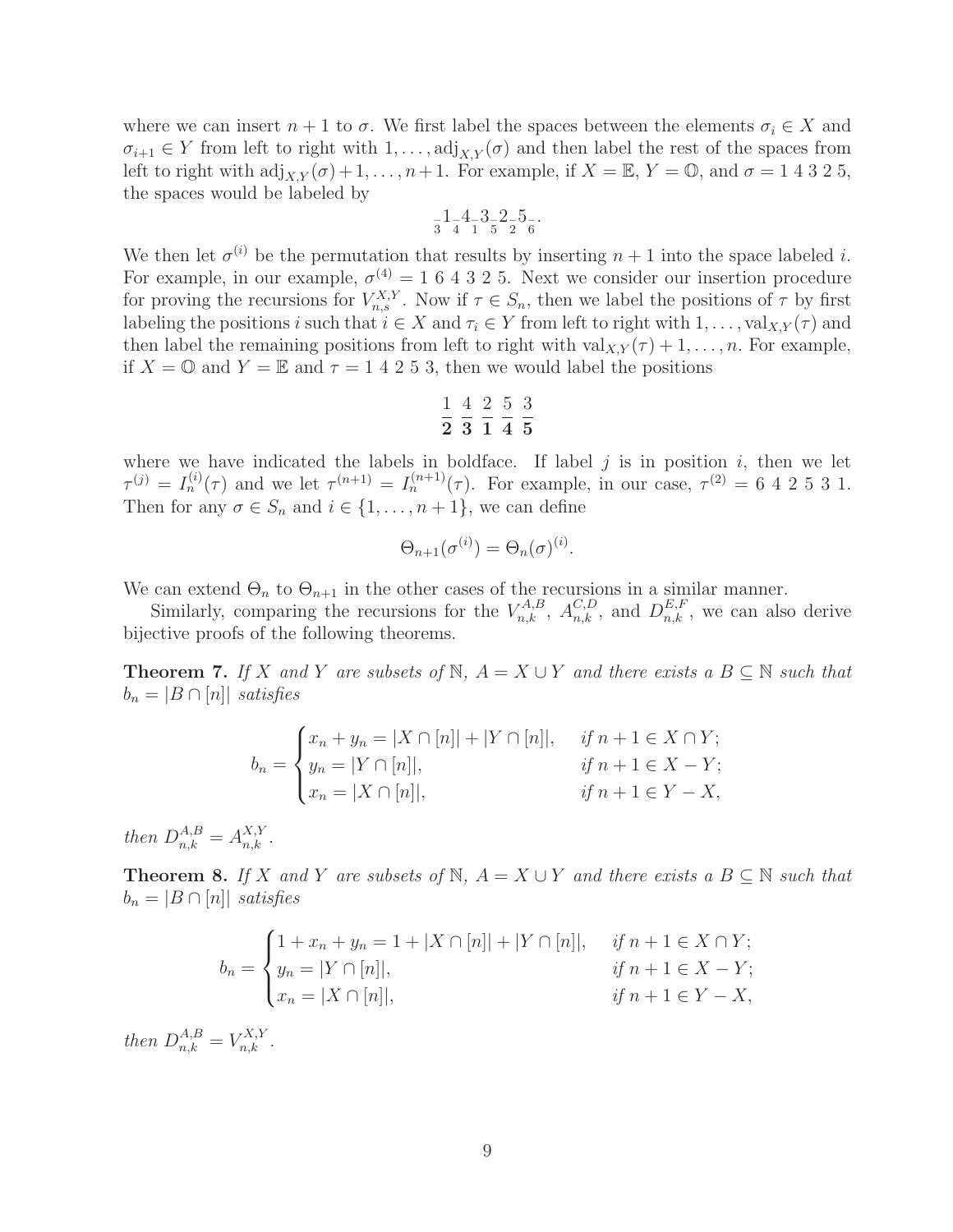### 2.4 Explanation of Table [1](#page-3-0) using our general results

1. The first group of statistics.  $D_{n,k}^{\mathbb{E},\mathbb{N}} = E_{n,k}^{\mathbb{N},\mathbb{E}}$  by Foata's first transformation. Also,  $D_{n,k}^{\mathbb{E},\mathbb{N}}=V_{n,k}^{\mathbb{E},\mathbb{E}}$  by Theorem [8.](#page-8-0) Indeed, in this case  $A=X=Y=\mathbb{E}$  and  $B=\mathbb{N}$  leading  $t_0, t_n, k \in \mathbb{Z}^n,$   $X - Y = Y - X = \emptyset$ , and  $b_n = n = 1 + 2|\mathbb{E} \cap [n]|$  if  $n + 1 \in \mathbb{E}$ . As for the formulas, we can apply Theorem [2](#page-2-0) with  $X = Y = \mathbb{E}$ :

$$
a_{2n,k} = V_{2n,k}^{X,Y} = k!(n-k)!n! \binom{n}{k} \binom{n}{k} \binom{n}{n-k} = \left[ n! \binom{n}{k} \right]^2;
$$
  

$$
a_{2n+1,k} = V_{2n+1,k}^{X,Y} = k!(n-k)!(n+1)! \binom{n}{k} \binom{n}{k} \binom{n+1}{n-k} = n!(n+1)! \binom{n}{k} \binom{n+1}{k+1}.
$$

2. The second group.  $D_{n,k}^{\mathbb{N},\mathbb{O}} = E_{n,k}^{\mathbb{O},\mathbb{N}}$  by Foata's first transformation. Applying the reverse operation to each permutation, one sees that  $A_{n,k}^{\mathbb{O},\mathbb{E}} = A_{n,k}^{\mathbb{E},\mathbb{O}}$ . Applying the inverse operation to each permutation, one gets  $V_{n,k}^{\mathbb{O},\mathbb{E}} = V_{n,k}^{\mathbb{E},\mathbb{O}}$ . By Theorem [6,](#page-7-1)  $V_{n,k}^{\mathbb{O},\mathbb{E}} = A_{n,k}^{\mathbb{O},\mathbb{E}}$  $_{n,k}$ as  $\mathbb{O} \cap \mathbb{E} = \emptyset$ . Finally, by Theorem [7,](#page-8-1)  $D_{n,k}^{\mathbb{N},\mathbb{O}} = A_{n,k}^{\mathbb{O},\mathbb{E}}$ . Indeed, in this case  $A = \mathbb{N}$ ,  $B = X = \mathbb{O}$ , and  $Y = \mathbb{E}$  leading to  $A = X \cup Y$ , and

$$
b_n = \# \text{ of odd numbers in } [n] = \left\{ \begin{array}{ll} \mathbb{E} \cap [n], & \text{if } n+1 \notin \mathbb{O}; \\ \mathbb{O} \cap [n], & \text{if } n+1 \in \mathbb{E}. \end{array} \right.
$$

As for the formulas, we can apply Theorem [2](#page-2-0) with  $X = \mathbb{E}$  and  $Y = \mathbb{O}$ :

$$
a_{2n,k} = V_{2n,k}^{\mathbb{O}, \mathbb{E}} = k!(n-k)!n! \binom{n}{k} \binom{n}{k} \binom{n}{n-k} = \left[ n! \binom{n}{k} \right]^2;
$$
  

$$
a_{2n+1,k} = V_{2n+1,k}^{\mathbb{O}, \mathbb{E}} = k!(n-k)!(n+1)! \binom{n}{k} \binom{n+1}{k} \binom{n}{n-k} = n!(n+1)! \binom{n}{k} \binom{n+1}{k}.
$$

3. The third group. Again,  $D_{n,k}^{\mathbb{O},\mathbb{N}} = E_{n,k}^{\mathbb{N},\mathbb{O}}$  by Foata's first transformation. Moreover, by Theorem [7,](#page-8-1)  $D_{n,k}^{\mathbb{O},\mathbb{N}} = A_{n,k}^{\mathbb{O},\mathbb{O}}$ . Indeed, in this case  $A = X = Y = \mathbb{O}$  and  $B = \mathbb{N}$  leading to  $A = X \cup Y, X - Y = Y - X = \emptyset$ , and  $b_n = n = 2[\mathbb{O} \cap [n]]$  if  $n + 1 \in \mathbb{O}$ . As for the formulas, we can apply Theorem [3](#page-2-1) with  $X = \mathbb{O}$ :

$$
a_{2n,k} = A_{2n,k}^{\mathbb{O},\mathbb{O}} = (n!)^2 \binom{n-1}{k} \binom{n+1}{k+1};
$$
  

$$
a_{2n+1,k} = A_{2n+1,k}^{\mathbb{O},\mathbb{O}} = n!(n+1)! \binom{n}{k} \binom{n+1}{k}.
$$

4. The fourth group.  $D_{n,k}^{\mathbb{N},\mathbb{E}} = E_{n,k}^{\mathbb{E},\mathbb{N}}$  by Foata's first transformation. The formulas for  $D_{n,k}^{\mathbb{N},\mathbb{E}}$  are proved in [\[4,](#page-17-2) Section 4].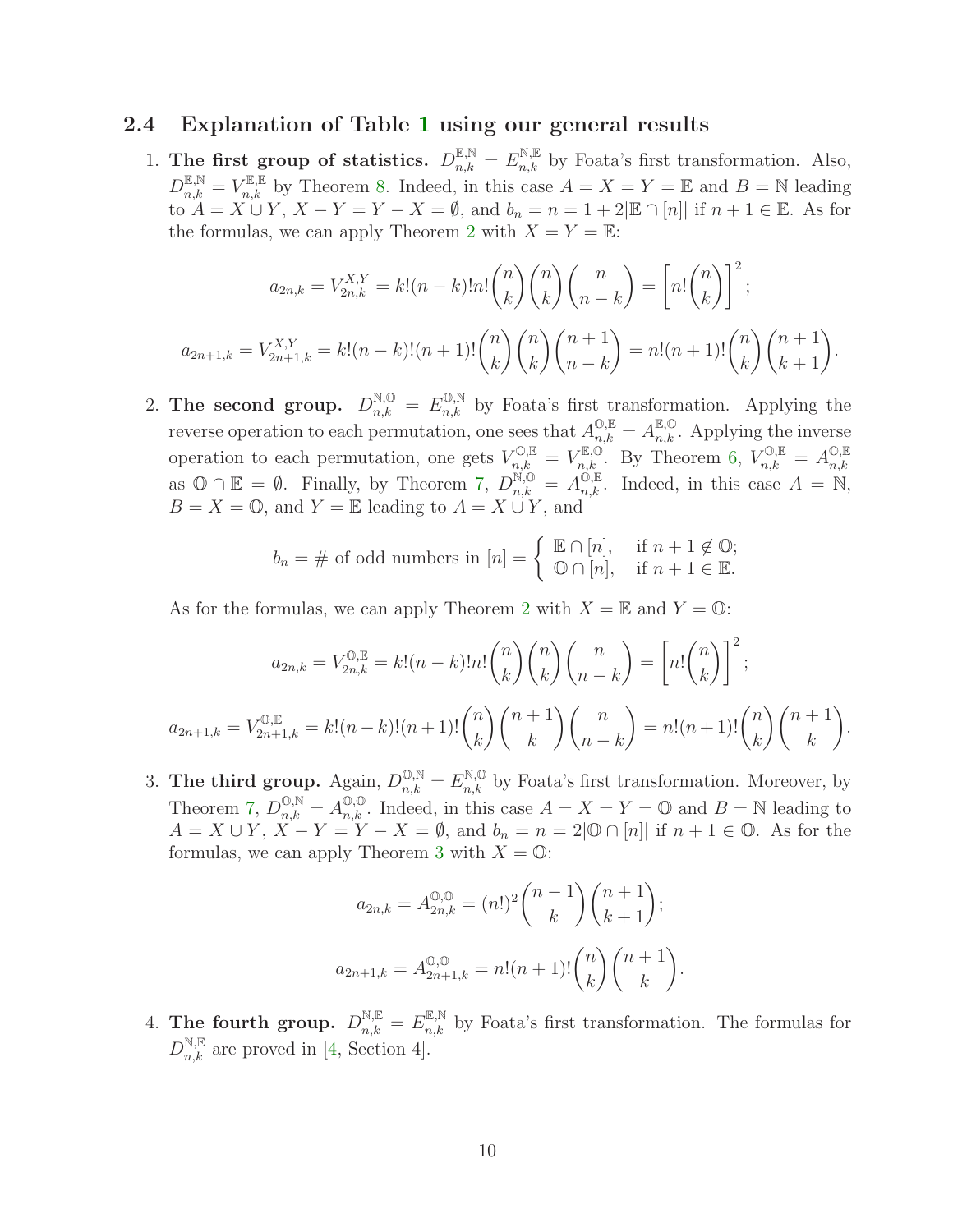5. The fifth group. We use Theorem [2](#page-2-0) with  $X = Y = \mathbb{O}$ , to get

$$
a_{2n,k} = V_{2n,k}^{\mathbb{O},\mathbb{O}} = k!n!n! \binom{n}{k} \binom{n}{k} \binom{n}{n-k} = \left[ n! \binom{n}{k} \right]^2;
$$
  

$$
a_{2n+1,k} = V_{2n+1,k}^{\mathbb{O},\mathbb{O}} = k! (n+1-k)!n! \binom{n+1}{k} \binom{n+1}{k} \binom{n}{k-1} = n! (n+1)! \binom{n}{k-1} \binom{n+1}{k}.
$$

6. The sixth group. We use Theorem [3](#page-2-1) with  $X = \mathbb{E}$ , to get

$$
a_{2n,k} = A_{2n,k}^{\mathbb{E},\mathbb{E}} = (n!)^2 \binom{n-1}{k} \binom{n+1}{k+1};
$$
  

$$
a_{2n+1,k} = A_{2n+1,k}^{\mathbb{E},\mathbb{E}} = n!(n+1)! \binom{n-1}{k} \binom{n+2}{n-k}.
$$

# <span id="page-10-0"></span>3 Applications

In this section, we shall generalize several of the results that appear in Table [1.](#page-3-0) That is, in Table [1,](#page-3-0) we consider the parity of the elements in a descent, adjacency, or place-value pair. We shall show that we can get similar formulas when we consider the equivalence class modulo k of the elements in a descent, adjacency, or place-value pair. See  $[3]$  for related research on descents generalizing results of [\[4\]](#page-17-2). For any  $k \geq 2$  and  $0 \leq i \leq k-1$ , we let  $i + kN = \{i + kn : n \geq 0\}.$ 

First, we shall consider  $V_{n,k}^{X,Y}$  and  $A_{n,k}^{X,Y}$  where  $X = i + kN$  and  $Y = j + kN$  and  $0 \leq i \leq j \leq k-1$ . It follows from Theorem [6](#page-7-1) that  $V_{n,k}^{X,Y} = A_{n,k}^{X,Y}$  in this case. Suppose that  $A = i + k \mathbb{N} \cup j + k \mathbb{N}$  and  $B = i + k \mathbb{N}$ . Note that when  $m + 1 = kn + i \in X - Y$ , then  $y_m = n = b_m = |B \cap [m]|$  and when  $m + 1 = kn + j \in Y - X$ , then  $x_m = n + 1 = b_m$ . Thus it follows from Theorems [7](#page-8-1) and [8](#page-8-0) that  $D_{n,k}^{A,B} = V_{n,s}^{X,Y} = A_{n,s}^{X,Y}$  for all n and s. We then have three cases.

**Case 1.**  $m = kn + t$  where  $0 \le t < i$ . In this case,  $x_m = |X \cap [m]| = y_m = |Y \cap [m]| = n$ and  $x_m^c = |[m] - X| = y_m^c = |[m] - Y| = (k-1)n + t$ . Thus it follows from Theorem [2](#page-2-0) that

<span id="page-10-1"></span>
$$
V_{m,s}^{X,Y} = \binom{n}{s}^2 \binom{(k-1)n+t}{n-s} s!(n-s)!((k-1)n+t)!.
$$
 (5)

On the other hand, it follows from Theorem [4](#page-4-2) that

$$
D_{m,s}^{A,B} = |A_m^c|! \sum_{r=0}^s (-1)^{s-r} \binom{|A_m^c|+r}{r} \binom{m+1}{s-r} \prod_{x \in A_m} (1+r+\alpha_{A,m,x} + \beta_{B,m,x}). \tag{6}
$$

In this case  $|A_m^c| = kn + t - 2n = (k-2)n + t$ . For any x, it is easy to see that

$$
\alpha_{A,m,x} + \beta_{B,m,x} = kn + t - 1 - |A \cap [x+1, kn + t] - |B \cap [x-1]|
$$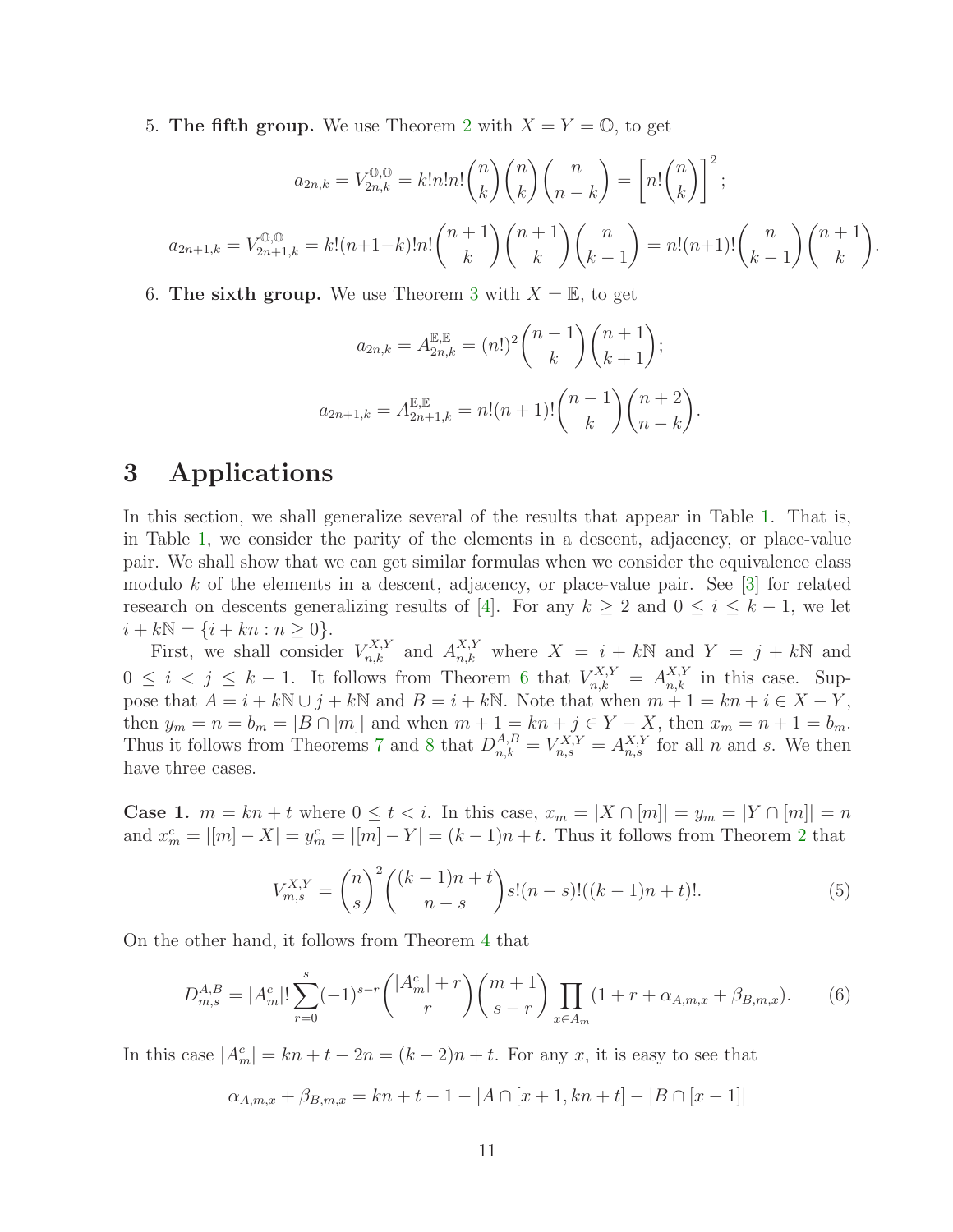where  $[x + 1, kn + t] = \{r : x + 1 \le r \le kn + t\}$ . Thus for any  $0 \le a \le n - 1$ ,

$$
\alpha_{A,m,ak+i} + \beta_{B,m,ak+i} = kn + t - 1 - (2n - (2a + 1)) - a
$$
  
=  $(k - 2)n + t + a$  (7)

and

$$
\alpha_{A,m,ak+j} + \beta_{B,m,ak+j} = kn+t-1-(2n-(2a+2))-(a+1) = (k-2)n+t+a.
$$
\n(8)

Thus

$$
\prod_{x \in A_m} (1 + r + \alpha_{A,m,x} + \beta_{B,m,x}) =
$$
\n
$$
\left( \prod_{a=0}^{n-1} (1 + r + \alpha_{A,m,ak+i} + \beta_{B,m,ak+i}) \right) \left( \prod_{a=0}^{n-1} (1 + r + \alpha_{A,m,ak+j} + \beta_{B,m,ak+j}) \right) =
$$
\n
$$
\left( \prod_{a=0}^{n-1} (1 + r + (k-2)n + t + a) \right)^2 =
$$
\n
$$
(1 + r + (k-2)n + t)_n (1 + r + (k-2)n + t)_n
$$

where we define  $(a)_n$  by  $(a)_0 = 1$  and  $(a)_n = a(a+1)\cdots(a+n-1)$  for  $n \ge 1$ . Since we have a combinatorial proof of the fact that  $V_{m,s}^{X,Y} = D_{m,s}^{A,B}$  in this case and the proof of Theorem [4](#page-4-2) is also completely combinatorial, it follows that we have a combinatorial proof of the following identity:

$$
{\binom{n}{s}}^2 {\binom{(k-1)n+t}{n-s}} s! (n-s)! ((k-1)n+t)! =
$$
\n
$$
((k-2)n+t)! \sum_{r=0}^s (-1)^{s-r} {\binom{(k-2)n+t+r}{r}} {\binom{kn+t+1}{s-r}} \times
$$
\n
$$
(1+r+(k-2)n+t)_n (1+r+(k-2)n+t)_n.
$$
\n(9)

**Case 2.**  $m = kn + t$  where  $i \leq t < j$ . In this case,  $x_m = |X \cap [m]| = n + 1$  and  $y_m = |Y \cap [m]| = n$  and  $x_m^c = |[m] - X| = (k-1)n + t-1$  and  $y_m^c = |[m] - Y| = (k-1)n + t$ . Thus it follows from Theorem [2](#page-2-0) that

$$
V_{m,s}^{X,Y} = \binom{n+1}{s} \binom{n}{s} \binom{(k-1)n+t}{n+1-s} s!(n+1-s)!((k-1)n+t-1)!.
$$
 (10)

On the other hand, we can obtain a formula for  $V_{m,s}^{X,Y} = D_{m,s}^{A,B}$  from equation [\(6\)](#page-10-1). In this case  $|A_m^c| = kn + t - (2n + 1) = (k - 2)n + t - 1$ . For any  $0 \le a \le n$ ,

$$
\alpha_{A,m,ak+i} + \beta_{B,m,ak+i} = kn+t-1-(2n+1-(2a+1))-a
$$
  
=  $(k-2)n+t-1+a$  (11)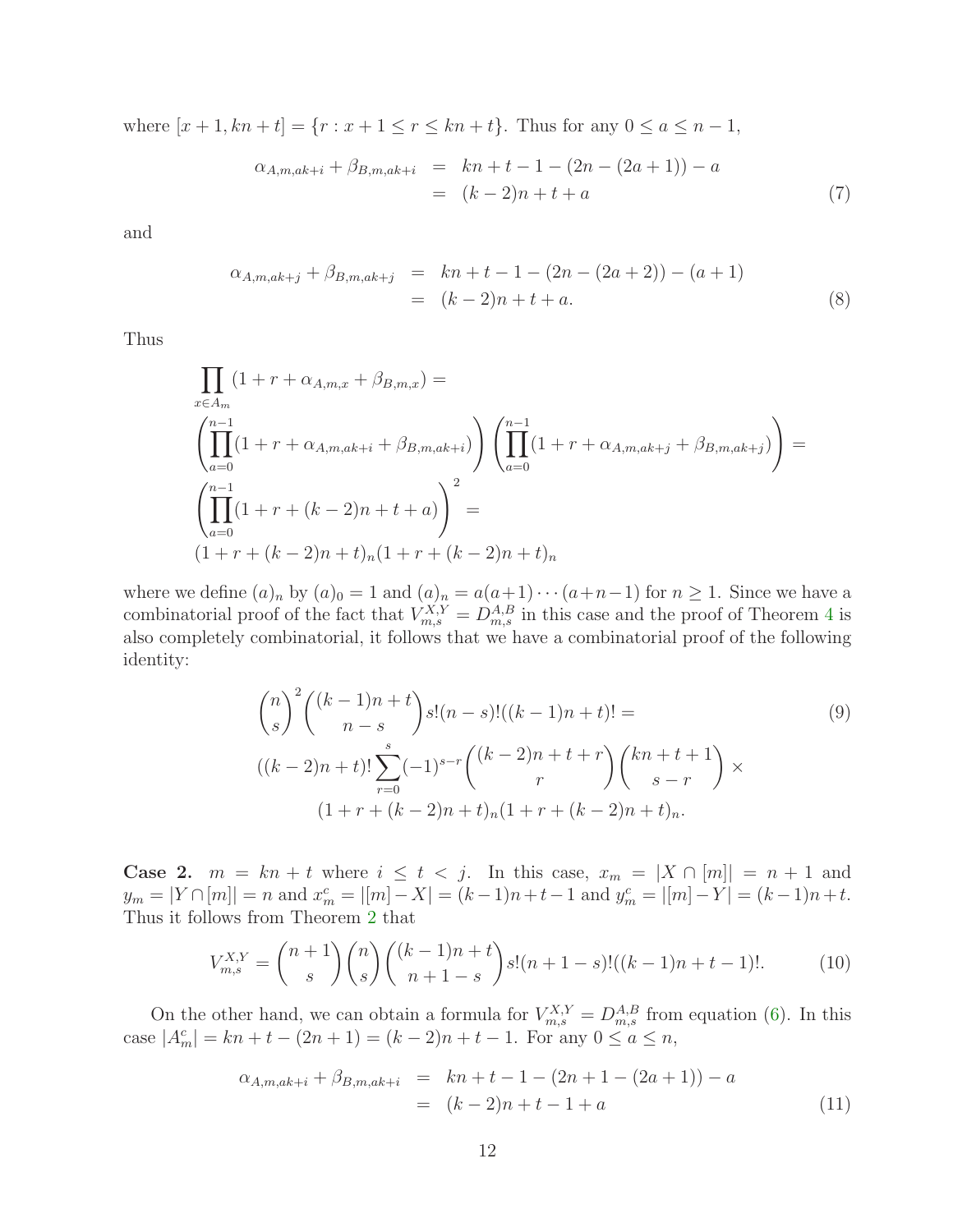and, for any  $0 \le a \le n-1$ 

$$
\alpha_{A,m,ak+j} + \beta_{B,m,ak+j} = kn+t-1-(2n+1-(2a+2)) - (a+1)
$$
  
=  $(k-2)n+t-1+a.$  (12)

Thus

$$
\prod_{x \in A_m} (1 + r + \alpha_{A,m,x} + \beta_{B,m,x}) =
$$
\n
$$
\left( \prod_{a=0}^n (1 + r + \alpha_{A,m,ak+i} + \beta_{B,m,ak+i}) \right) \left( \prod_{a=0}^{n-1} (1 + r + \alpha_{A,m,ak+j} + \beta_{B,m,ak+j}) \right) =
$$
\n
$$
(1 + r + (k - 2)n + t - 1)_{n+1} (1 + r + (k - 2)n + t - 1)_n =
$$
\n
$$
(r + (k - 2)n + t)_{n+1} (r + (k - 2)n + t)_n.
$$

As in Case 1, it follows that we have a combinatorial proof of the following identity:

$$
\binom{n+1}{s}\binom{n}{s}\binom{(k-1)n+t}{n+1-s}s!(n-s)!((k-1)n+t-1)! =
$$
\n
$$
((k-2)n+t-1)!\sum_{r=0}^{s}(-1)^{s-r}\binom{(k-2)n+t-1+r}{r}\binom{kn+t+1}{s-r} \times
$$
\n
$$
(r+(k-2)n+t)_{n+1}(r+(k-2)n+t)_{n}.
$$
\n(13)

**Case 3.**  $m = kn+t$  where  $j \le t \le k-1$ . In this case,  $x_m = |X \cap [m]| = y_m = |Y \cap [m]| = n+1$ and  $x_m^c = |[m] - X| = y_m^c = |[m] - Y| = (k-1)n + t - 1$ . Thus it follows from Theorem [2](#page-2-0) that

$$
V_{m,s}^{X,Y} = \binom{n+1}{s}^2 \binom{(k-1)n+t-1}{n+1-s} s!(n+1-s)!((k-1)n+t-1)!.
$$
 (14)

On the other hand, we can obtain a formula for  $V_{m,s}^{X,Y} = D_{m,s}^{A,B}$  from equation [\(6\)](#page-10-1). In this case  $|A_m^c| = kn + t - (2n + 2) = (k - 2)n + t - 2$ . For any  $0 \le a \le n$ ,

$$
\alpha_{A,m,ak+i} + \beta_{B,m,ak+i} = kn + t - 1 - (2n + 2 - (2a + 1)) - a
$$
  
=  $(k - 2)n + t - 2 + a$  (15)

and, for any  $0 \le a \le n$ 

$$
\alpha_{A,m,ak+j} + \beta_{B,m,ak+j} = kn+t-1-(2n+2-(2a+2)) - (a+1)
$$
  
=  $(k-2)n+t-2+a.$  (16)

Thus

$$
\prod_{x \in A_m} (1 + r + \alpha_{A,m,x} + \beta_{B,m,x}) =
$$
\n
$$
\left( \prod_{a=0}^n (1 + r + \alpha_{A,m,ak+i} + \beta_{B,m,ak+i}) \right) \left( \prod_{a=0}^n (1 + r + \alpha_{A,m,ak+j} + \beta_{B,m,ak+j}) \right) =
$$
\n
$$
(1 + r + (k - 2)n + t - 2)_{n+1} (1 + r + (k - 2)n + t - 2)_{n+1} =
$$
\n
$$
(r + (k - 2)n + t - 1)_{n+1} (r + (k - 2)n + t - 1)_{n+1}.
$$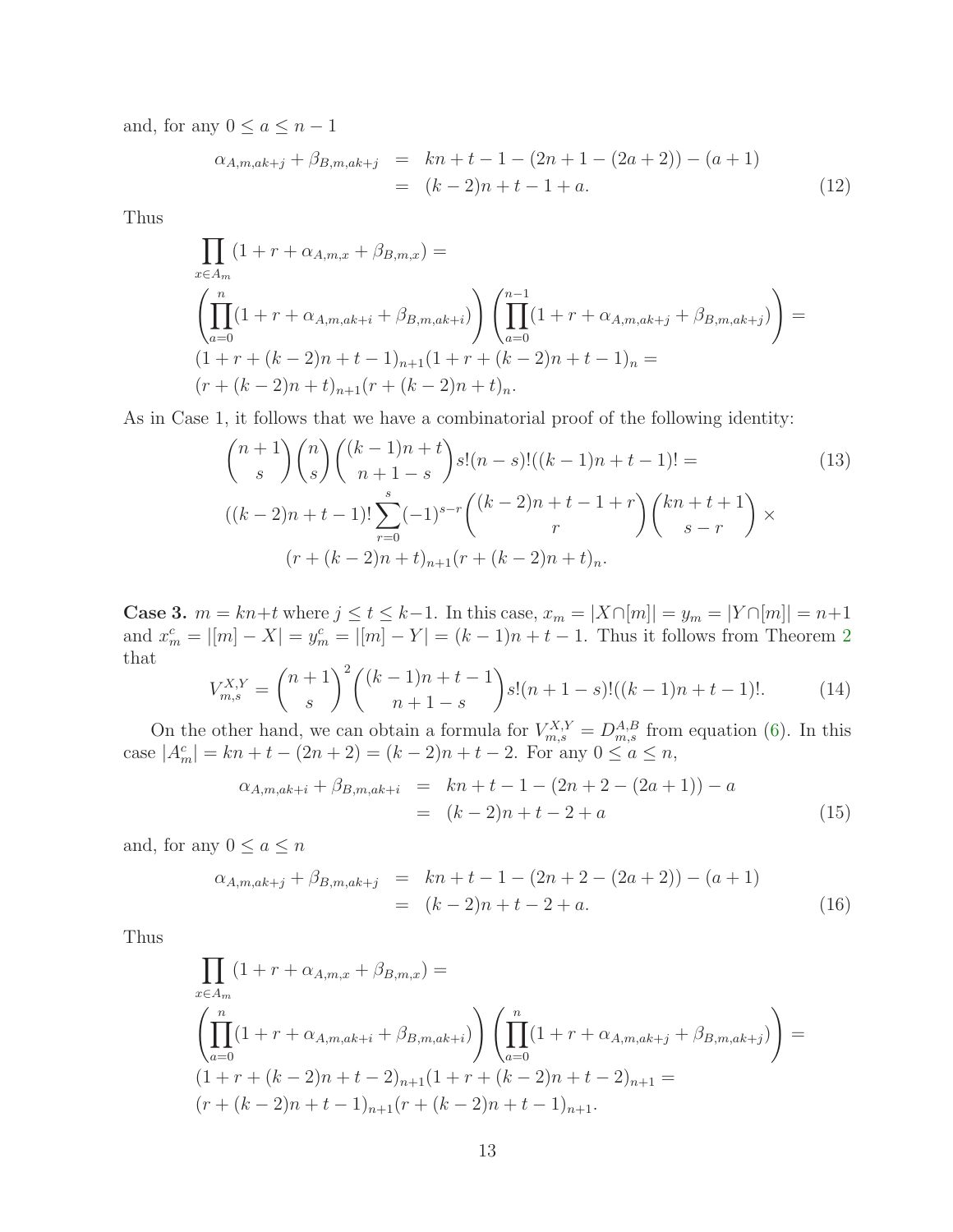It follows that we have a combinatorial proof of the following identity:

$$
{\binom{n+1}{s}}^2 {\binom{(k-1)n+t-1}{n+1-s}} s! (n+1-s)! ((k-1)n+t-1)! =
$$
\n
$$
((k-2)n+t-1)! \sum_{r=0}^s (-1)^{s-r} {\binom{(k-2)n+t-1+r}{r}} {\binom{kn+t+1}{s-r}} \times
$$
\n
$$
(r+(k-2)n+t-1)_{n+1}(r+(k-2)n+t-1)_{n+1}.
$$
\n(17)

Next we shall consider  $V_{n,k}^{X,Y}$  and  $A_{n,k}^{X,Y}$  where  $X = Y = i + kN$  for  $0 \le i \le k - 1$  and  $k \geq 2$ . In this case, it is no longer the case that  $A_{m,s}^{X,X} = V_{m,s}^{X,X}$  so we will handle the cases of  $A_{m,s}^{X,X}$  and  $V_{m,s}^{X,X}$  separately.

First we shall consider  $V_{n,s}^{X,Y}$ . Note that if  $A = i + k\mathbb{N}$  and  $B = i + k\mathbb{N} \cup i + 1 + k\mathbb{N}$ , then for  $m+1 = kn+i \in X \cap Y$ , then  $x_n = |X \cap [m]| = n = y_m = |Y \cap [m]|$  and  $b_m = |B \cap [m]| = 2n$ . Thus it follows from Theorem [8](#page-8-0) that  $V_{n,s}^{X,X} = D_{n,s}^{A,B}$  for all n and s. We then have two cases.

Case I.  $m = kn + t$  where  $0 \le t < i$ . In this case,  $x_m = |X \cap [m]| = n$  and  $x_n^c =$  $|[m] - X| = (k-1)n + t$ . Then it follows from Theorem [2](#page-2-0) that

$$
V_{m,s}^{X,X} = \binom{n}{s}^2 \binom{(k-1)n+t}{n-s} s!(n-s)!((k-1)n+t)!.
$$
 (18)

On the other hand, we can obtain a formula for  $V_{m,s}^{X,X} = D_{m,s}^{A,B}$  from equation [\(6\)](#page-10-1). In this case  $|A_m^c| = kn + t - n = (k - 1)n + t$ . For any  $0 \le a \le n$ ,

$$
\alpha_{A,m,ak+i} + \beta_{B,m,ak+i} = kn+t-1-(n-(a+1))-2a
$$
  
=  $(k-1)n+t-a.$  (19)

Thus

$$
\prod_{x \in A_m} (1 + r + \alpha_{A,m,x} + \beta_{B,m,x}) =
$$
\n
$$
\prod_{a=0}^{n-1} (1 + r + \alpha_{A,m,ak+i} + \beta_{B,m,ak+i}) =
$$
\n
$$
\prod_{a=0}^{n-1} (1 + r + (k-1)n + t - a) =
$$
\n
$$
(1 + r + (k-1)n + t) \downarrow_n
$$

where (a)  $\downarrow_n$  is defined by (a)  $\downarrow_0=1$  and (a)  $\downarrow_n=a(a-1)\cdots(a-n+1)$  for  $n\geq 1$ . Thus it follows that

$$
{\binom{n}{s}}^2 {\binom{(k-1)n+t}{n-s}} s!(n-s)!((k-1)n+t)! =
$$
\n
$$
((k-1)n+t)! \sum_{r=0}^s (-1)^{s-r} {\binom{(k-1)n+t+r}{r}} {\binom{kn+t+1}{s-r}} (1+r+(k-1)n+t) \downarrow_n.
$$
\n(20)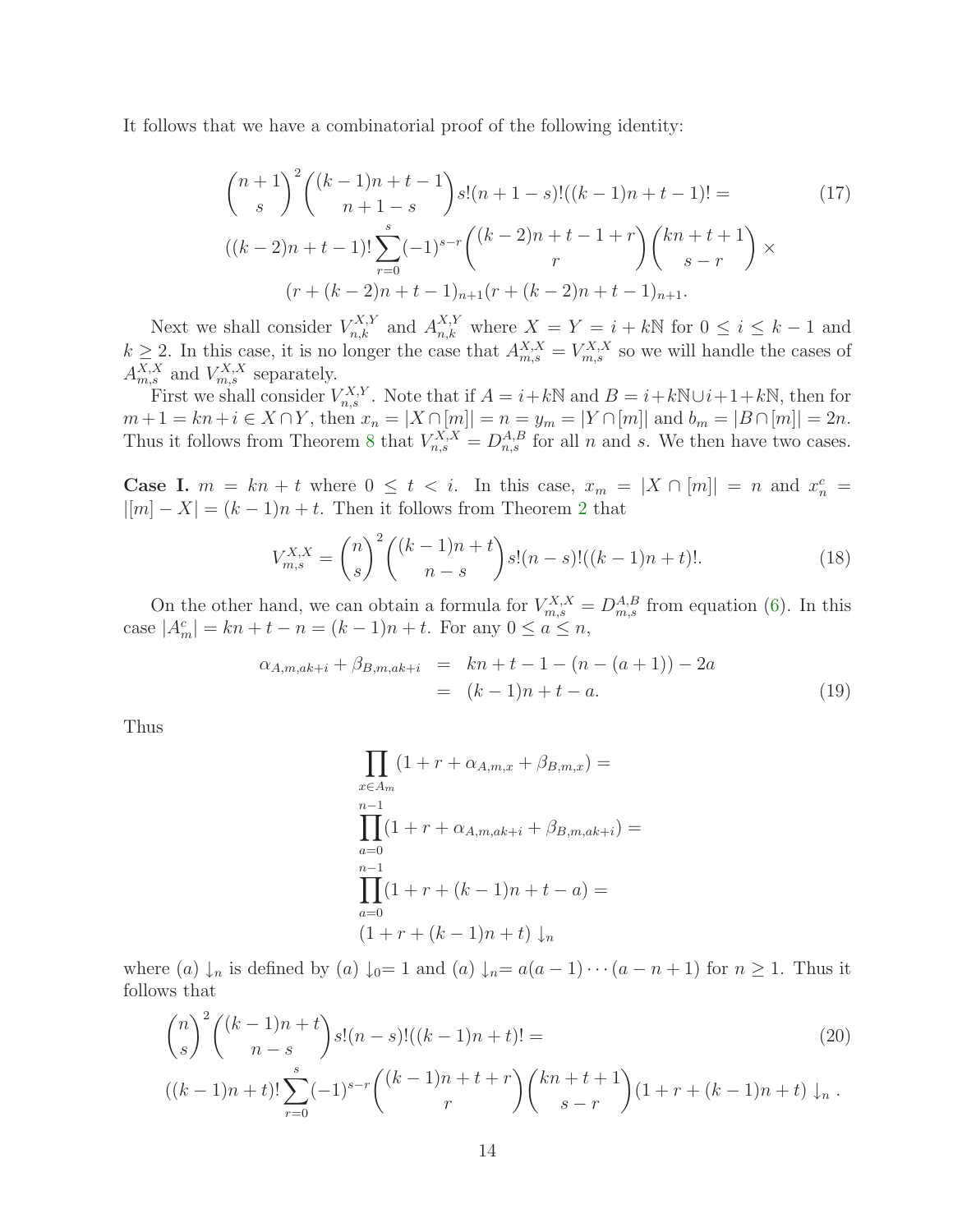**Case II.**  $m = kn + t$  where  $i \le t \le k - 1$ . In this case,  $x_m = |X \cap [m]| = n + 1$  and  $x_n^c = |[m] - X| = (k-1)n + t - 1$ . Then it follows from Theorem [2](#page-2-0) that

$$
V_{m,s}^{X,X} = \binom{n+1}{s}^2 \binom{(k-1)n+t-1}{n+1-s} s!(n+1-s)!((k-1)n+t-1)!.
$$
 (21)

On the other hand, we can obtain a formula for  $V_{m,s}^{X,X} = D_{m,s}^{A,B}$  from equation [\(6\)](#page-10-1). In this case  $|A_m^c| = kn + t - (n + 1) = (k - 1)n + t - 1$ . For any  $0 \le a \le n$ ,

$$
\alpha_{A,m,ak+i} + \beta_{B,m,ak+i} = kn + t - 1 - (n + 1 - (a + 1)) - (2a + 1)
$$
  
=  $(k - 1)n + t - 1 - a.$  (22)

Thus

$$
\prod_{x \in A_m} (1 + r + \alpha_{A,m,x} + \beta_{B,m,x}) =
$$
\n
$$
\prod_{a=0}^{n} (1 + r + \alpha_{A,m,ak+i} + \beta_{B,m,ak+i}) =
$$
\n
$$
\prod_{a=0}^{n-1} (1 + r + (k - 1)n + t - 1 - a) =
$$
\n
$$
(r + (k - 1)n + t) \downarrow_{n+1} .
$$

Thus it follows that

$$
{\binom{n+1}{s}}^2 {\binom{(k-1)n+t-1}{n+1-s}} s! (n+1-s)! ((k-1)n+t-1)! =
$$
\n
$$
((k-1)n+t-1)! \sum_{r=0}^s (-1)^{s-r} {\binom{(k-1)n+t-1+r}{r}} {\binom{kn+t+1}{s-r}} (r+(k-1)n+t) \downarrow_{n+1}.
$$
\n(23)

Next we consider the case of computing  $A_{n,s}^{X,Y}$  where  $X = Y = i + kN$  where  $k \geq 2$ and  $0 \le i \le k-1$ . Let  $A = i + k\mathbb{N}$  and  $B = i - 1 + k\mathbb{N}$ . Then it is easy to see that if  $m + 1 = kn + i \in X \cap Y = X$ , then  $x_m = y_m = n$  and  $b_m = 2n + 1$ . Thus it follows from Theorem [7](#page-8-1) that  $A_{n,k}^{X,Y} = D_{n,s}^{A,B}$  for all n and s in this case. We then have two cases.

**Case A.**  $m = kn + t$  where  $0 \le t < i - 1$ . In this case,  $x_m = n$  and  $x_m^c = (k - 1)n + t$ . Thus if follows from Theorem [3](#page-2-1) that

$$
A_{m,s}^{X,X} = n!((k-1)n+t)! \binom{n-1}{s} \binom{(k-1)n+t+1}{n-s}.
$$
 (24)

On the other hand, we can obtain a formula for  $A_{m,s}^{X,X} = D_{m,s}^{A,B}$  from equation [\(6\)](#page-10-1). In this case  $|A_m^c| = (k-1)n + t$ . For any  $0 \le a \le n$ ,

$$
\alpha_{A,m,ak+i} + \beta_{B,m,ak+i} = kn + t - 1 - (n - (a + 1)) - (2a + 1)
$$
  
=  $(k - 1)n + t - 1 - a.$  (25)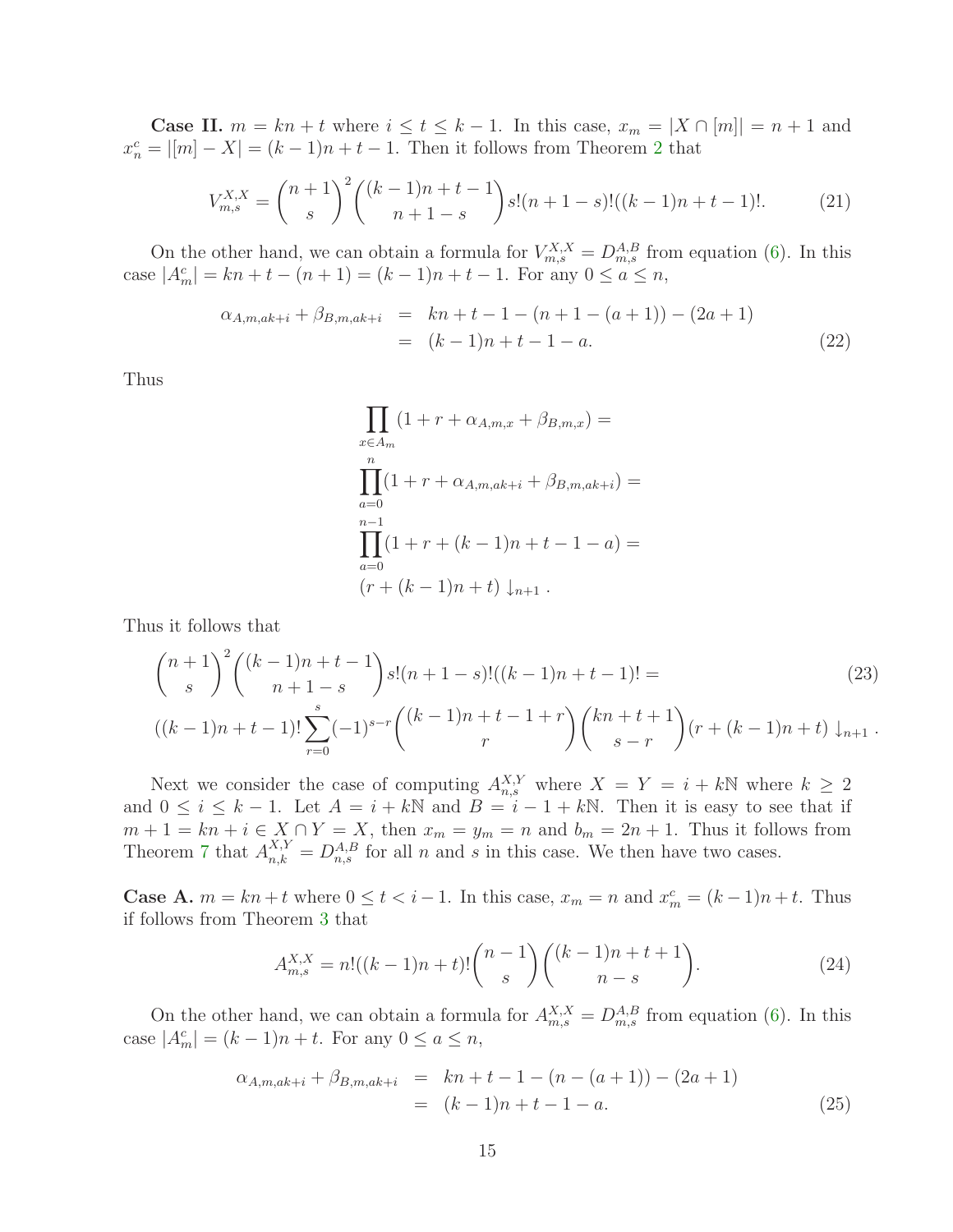Thus

$$
\prod_{x \in A_m} (1 + r + \alpha_{A,m,x} + \beta_{B,m,x}) =
$$
\n
$$
\prod_{a=0}^{n-1} (1 + r + \alpha_{A,m,ak+i} + \beta_{B,m,ak+i}) =
$$
\n
$$
\prod_{a=0}^{n-1} (1 + r + (k - 1)n + t - 1 - a) =
$$
\n
$$
(r + (k - 1)n + t) \downarrow_n.
$$

Thus it follows that

$$
n!((k-1)n+t)!\binom{n-1}{s}\binom{(k-1)n+t+1}{n-s} =
$$
\n
$$
((k-1)n+t)!\sum_{r=0}^{s}(-1)^{s-r}\binom{(k-1)n+t+r}{r}\binom{kn+t+1}{s-r}(r+(k-1)n+t)\downarrow_{n}.
$$
\n(26)

**Case B.**  $m = kn + t$  where  $i \le t < k - 1$ . In this case,  $x_m = n + 1$  and  $x_m^c = (k - 1)n + t - 1$ . Thus if follows from Theorem [3](#page-2-1) that

$$
A_{m,s}^{X,X} = (n+1)!((k-1)n+t-1)! \binom{n}{s} \binom{(k-1)n+t}{n+1-s}.
$$
\n(27)

On the other hand, we can obtain a formula for  $A_{m,s}^{X,X} = D_{m,s}^{A,B}$  from equation [\(6\)](#page-10-1). In this case  $|A_m^c| = (k-1)n + t - 1$ . For any  $0 \le a \le n$ ,

$$
\alpha_{A,m,ak+i} + \beta_{B,m,ak+i} = kn + t - 1 - (n + 1 - (a + 1)) - (2a + 1)
$$
  
=  $(k - 1)n + t - 2 - a.$  (28)

Thus

$$
\prod_{x \in A_m} (1 + r + \alpha_{A,m,x} + \beta_{B,m,x}) =
$$
\n
$$
\prod_{a=0}^{n+1} (1 + r + \alpha_{A,m,ak+i} + \beta_{B,m,ak+i}) =
$$
\n
$$
\prod_{a=0}^{n+1} (1 + r + (k - 1)n + t - 2 - a) =
$$
\n
$$
(r + (k - 1)n + t - 1) \downarrow_{n+1} .
$$

Thus it follows that

$$
n!((k-1)n+t-1)!\binom{n+1}{s}\binom{(k-1)n+t}{n+1-s} =
$$
\n
$$
((k-1)n+t-1)!\sum_{r=0}^{s}(-1)^{s-r}\binom{(k-1)n+t-1+r}{r}\binom{kn+t+1}{s-r}(r+(k-1)n+t-1)\downarrow_{n+1}.
$$
\n(29)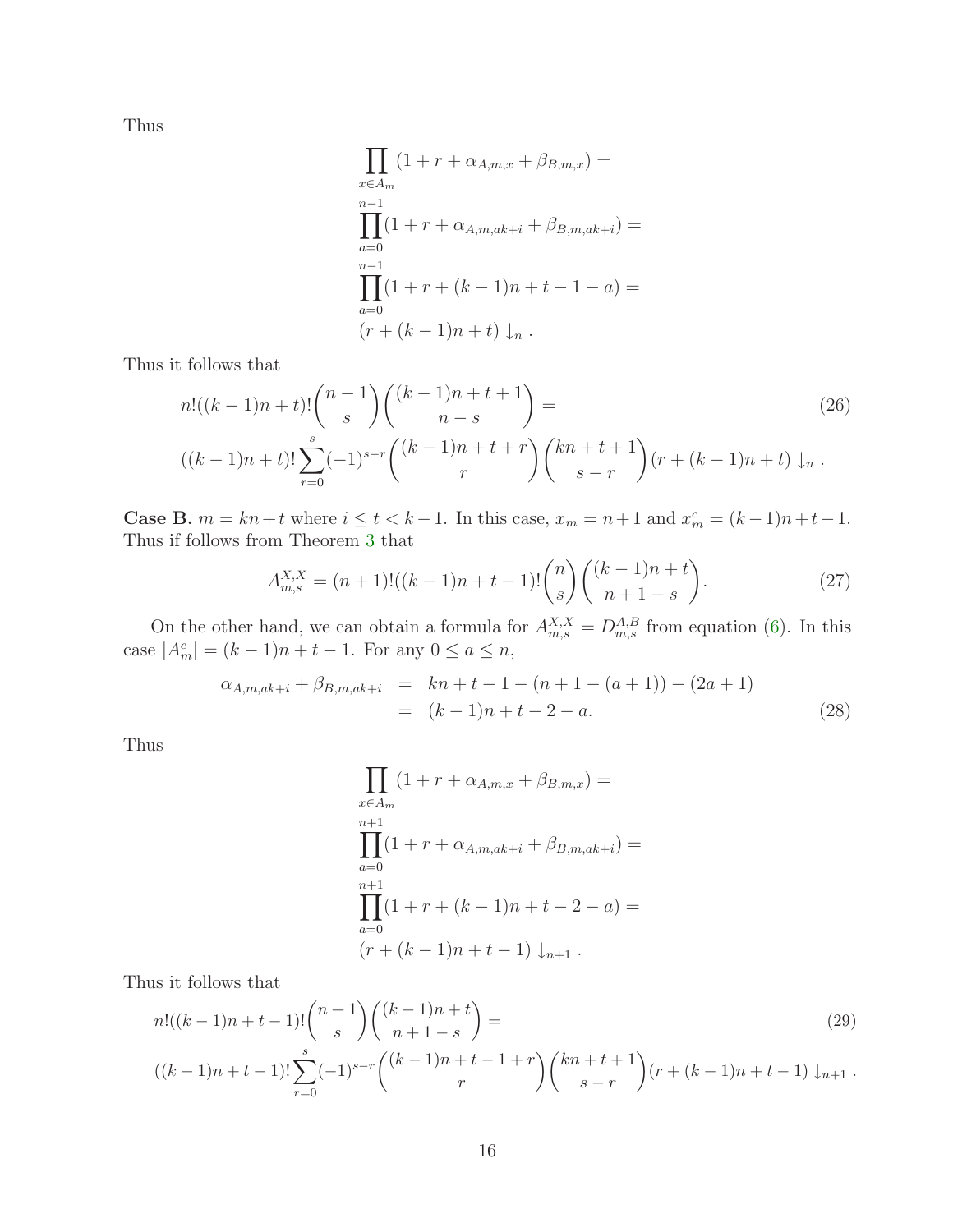### <span id="page-16-0"></span>4 Direction for future research

In this section, we shall describe some problems for further research that naturally arise from the work in this paper.

There are other statistics which are closely related to the statistics that we consider in this paper. For example, suppose that  $X, Y \subseteq \mathbb{N}$  and define

$$
\gamma_{X,Y}(\sigma) = |\{i \in X : \sigma_i \in X\} \cup \{i \in Y : \sigma_i \in Y\}|.
$$

Let  $\Gamma_{n,s}^{X,Y} = |\{\sigma \in \mathcal{S}_n : \gamma_{X,Y}(\sigma) = s\}|$ . Then we have the following theorem.

**Theorem 9.** For any X and Y such that  $X \cup Y = \mathbb{N}$  and  $X \cap Y = \emptyset$ , we have  $\Gamma_{n,s}^{X,Y} = 0$ unless  $s = 2k + y_n - x_n$  for some k, in which case

$$
\Gamma_{n,2k+y_n-x_n}^{X,Y} = (x_n)!(y_n)!\binom{x_n}{k}\binom{y_n}{x_n-k}.
$$

*Proof.* Suppose we pick k positions in  $X_n$  to contain elements in  $X_n$  in  $\binom{x_n}{k}$  $\binom{n}{k}$  ways and we pick  $x_n - k$  positions  $Y_n$  to put the other elements of  $X_n$  in  $\binom{y_n}{x_n - k}$  $\binom{y_n}{x_n-k}$  ways. The remaining positions in the permutation must be filled with elements of  $Y_n$ . Next arrange elements in  $X_n$  in  $(x_n)!$  ways and we arrange elements in  $Y_n$  in  $(y_n)!$ . Clearly the number of permutations  $\sigma$  that can be constructed in this way is  $(x_n)!(y_n)!(x_n)$  $\binom{y_n}{k}\binom{y_n}{x_n-k}$ . Note that our construction forces  $y_n - (x_n - k)$  elements of  $Y_n$  to be in positions in  $Y_n$  so that for any  $\sigma$  constructed in this way  $\gamma_{X,Y}(\sigma) = 2k + y_n - x_n$ .  $\Box$ 

Note that in the special case where  $X = \mathbb{E}$  and  $Y = \mathbb{O}$ , we have that  $\Gamma_{2s,2n}^{\mathbb{E},\mathbb{O}} = (n!)^2 {n \choose s}$  $\binom{n}{s}^2$ and  $\Gamma_{2s+1,2n+1}^{\mathbb{E},\mathbb{O}} = n!(n+1)!\binom{n}{s}$  $s \binom{n+1}{s+1}$  which agrees with other formulas in our table in these special cases. However, for general  $X$  and  $Y$ , we get quite different recursions. For example, suppose that  $n+1 \in X \cap Y$ ,  $\sigma \in S_n$ ,  $i \in X-Y$ , and  $\sigma_i \in Y-X$ . Then it is easy to see that

$$
\gamma_{X,Y}(I_{n+1}^{(i)}(\sigma)) = \gamma_{X,Y}(\sigma) + 2
$$

so that the value of  $\gamma_{X,Y}$  can jump by 2 with a single insertion. This type of phenomenon does not happen with any of the other statistics studied in this paper. Thus it would be interesting to further study  $\Gamma_{n,s}^{X,Y}$  for arbitrary  $X, Y \subseteq \mathbb{N}$  to see if one can prove explicit formulas for  $\Gamma_{n,s}^{X,Y}$  which are similar to the formulas for  $D_{n,s}^{X,Y}$  given in Theorems [4](#page-4-2) and [5.](#page-4-3)

Even though we found solutions to all the bijective questions related to the objects in our table, in some cases, one should be able to modify our bijections (find new ones) to preserve more than one statistic.

Recall that the statistic  $S_{10}$  is the number of odd descent-tops, and  $S_{12}$  is the number of (odd,odd) pairs. In this section, we will use the following statistics as well.

•  $S_{17}$  — the length of the maximal subsequence of the form  $12 \cdots i$  in a permutation. E.g.,  $S_{17}(34152) = 2$  while the increasing permutation of length *n* gives the maximum value of  $S_{17}$  in  $S_n$ . A modification of this statistic was studied by Zeilberger [\[5\]](#page-18-0) in connection with 2-stack sortable permutations.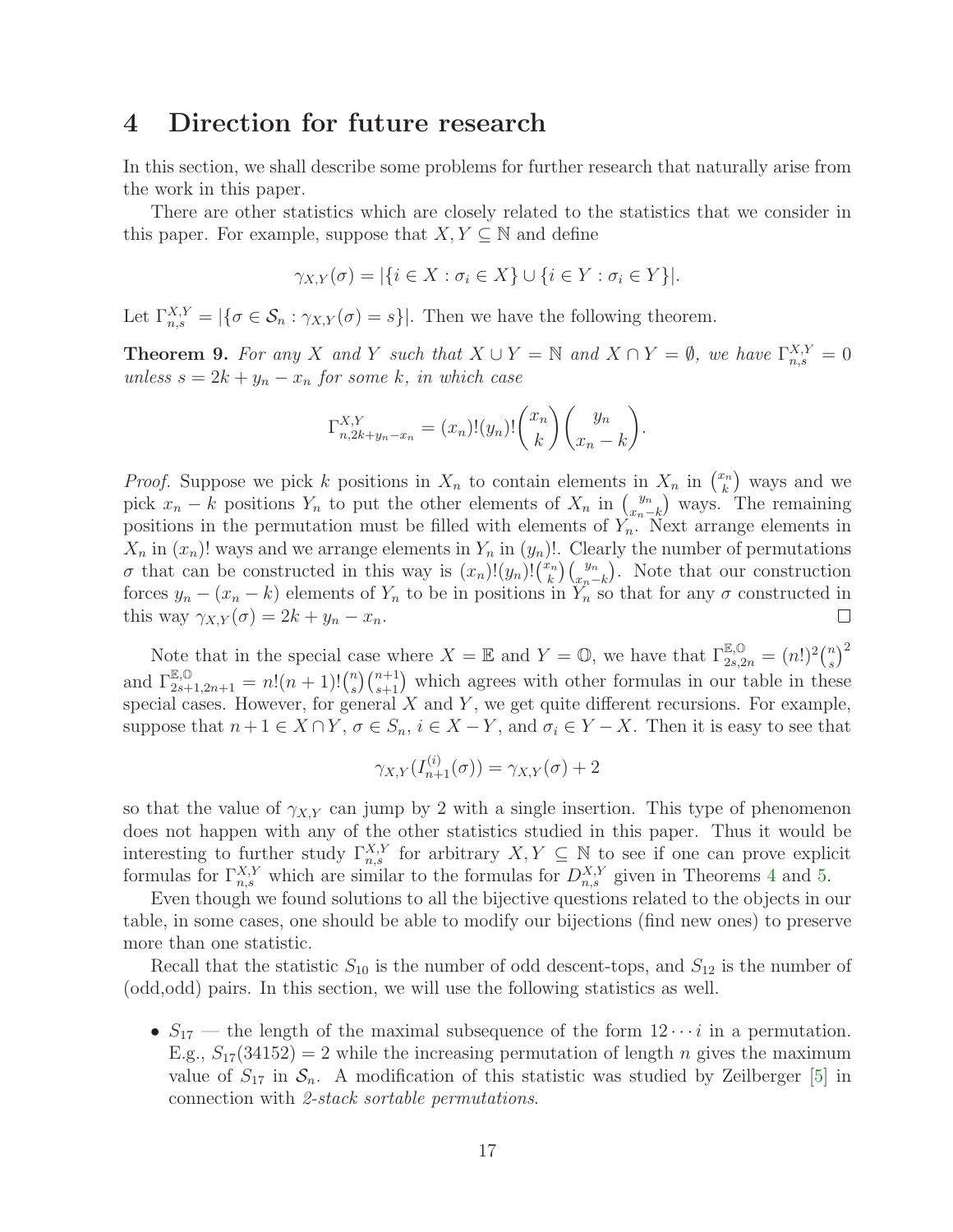- $T_1 = S_{10}$  but not  $S_{12}$ .
- $T_2 = S_{12}$  but not  $S_{10}$ .
- $T_3 = S_{10}$  and  $S_{12}$ .

Our first conjecture is the following joint equidistribution:

<span id="page-17-4"></span>Conjecture 10. The following should be true:  $(S_{10}, S_{12}, S_{17}) \sim (S_{12}, S_{10}, S_{17})$ .

<span id="page-17-5"></span>Notice, that Conjecture [10](#page-17-4) suggests existence of an involution turning  $S_{10}$  to  $S_{12}$  and vice versa. This conjecture can be refined as follows.

Conjecture 11.  $(T_1, T_2, T_3, S_{17}) \sim (T_2, T_1, T_3, S_{17})$ . That is, if the involution mentioned above exists, it is likely to leave pairs that are both  $S_{10}$  and  $S_{12}$  untouched.

Observe that to preserve statistic  $S_{17}$  in Conjectures [10](#page-17-4) and [11,](#page-17-5) we need to require the increasing n-permutation to go to itself, and this is the only thing we need to worry about in our recursive construction of the bijection regarding  $S_{17}$  as otherwise it is not changed and thus preserved by induction no matter where we stick the largest element. So, it seems like we should be able to have the increasing permutation as a fixed point.

Here is how a proof of Conjecture [11](#page-17-5) could be arranged for even n assuming the rest is constructed by induction. For odd  $n$ 's things seem to be much more complicated.

For  $n = 1$ , 1 is mapped to 1. Suppose we have constructed a bijection from  $S_{n-1}$  to  $\mathcal{S}_{n-1}$  (*n* is even) such that it sends k (resp.  $\ell$ , s) occurrences of  $T_1$  (resp.  $T_2$ ,  $T_3$ ) to k (resp.  $\ell$ , s) occurrences of  $T_2$  (resp.  $T_1$ ,  $T_3$ ). Inserting n in  $T_1$  (resp.  $T_2$ ,  $T_3$ ) pair decreases the number of  $T_1$  (resp.  $T_2$ ,  $T_3$ ) by 1 keeping all other statistics unchanged. Clearly, we can manage the corresponding insertion on the other side that would decrease by 1 the number of occurrences of the corresponding statistic. Inserting n at any other position does not change a thing in either side and can be matched to each other. In particular, inserting n at the end corresponds to inserting n at the end and this guarantees that the statistic  $S_{17}$ is preserved (either it is unchanged in both cases, or assuming we deal with the increasing permutation  $12 \cdots (n-1)$  going to itself,  $S_{17}$  is increased by 1 in both cases).

# <span id="page-17-1"></span>References

- <span id="page-17-0"></span>[1] D. C. Foata and M. P. Schützenberger, *Théorie Géométrique des Polynômes Euleriens*, Lecture Notes in Math. 138, Springer-Verlag, Berlin, 1970.
- [2] J. Hall and J. Remmel, Counting descent pairs with prescribed tops and bottoms, J. Combin. Theory Ser. A 115 (2008), 693–725.
- <span id="page-17-3"></span>[3] S. Kitaev and J. Remmel, Classifying descents according to equivalence mod k, Electron. J. Combin. **13** (2006),  $\#R64$ .
- <span id="page-17-2"></span>[4] S. Kitaev and J. Remmel, Classifying descents according to parity, Ann. Comb. 11 (2007), 173–193.